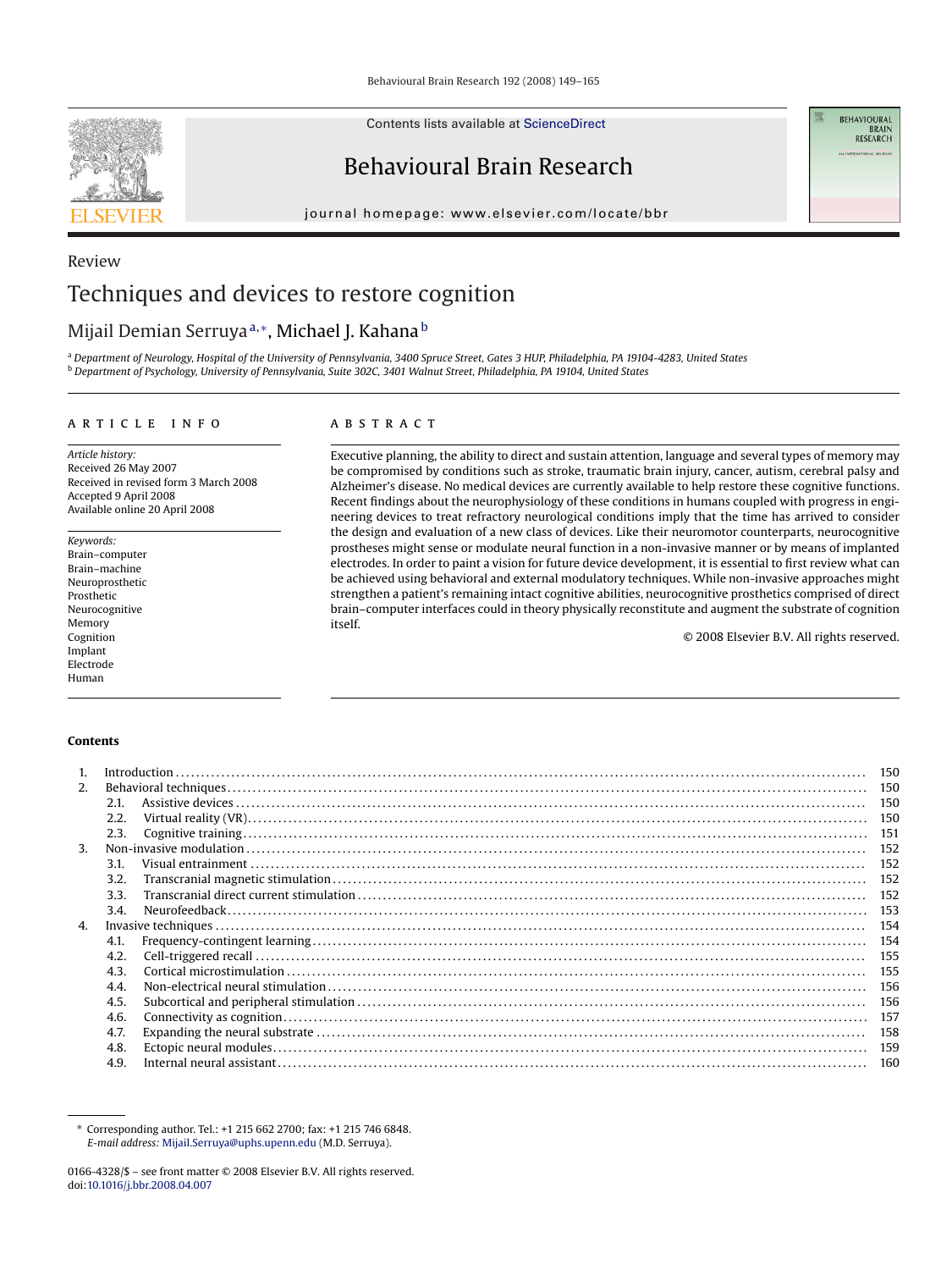| 5. |             |  |
|----|-------------|--|
| 6. | Conclusion. |  |
|    |             |  |
|    |             |  |
|    |             |  |

## **1. Introduction**

A range of medical devices to restore or augment human functions are becoming available with the swift engineering and biomedical advances in the new field of neurotechnology. Cochlear implants have restored hearing to thousands of people, while devices to restore sight and movement are progressing rapidly. Sensory devices inject signals into the nervous system, while motor prosthetics extract signals from the nervous system and send them to control devices such as robotic arms or stimulators to re-activate paralyzed muscles [\[136\]. O](#page-15-0)ther types of neurotechnology devices improve health by modulating pre-existing systems: deep brain stimulators, for example, deliver targeted electrical stimulation to the basal ganglia to relieve the symptoms of Parkinson's disease. Non-invasive techniques under development include transcranial magnetic or direct current stimulation, and biofeedback delivered from quantitative electroencephalography (EEG) or functional magnetic resonance imaging (fMRI).

Medical devices seek to restore lost function and leverage remaining, intact aspects of the patient's physiology. Deep brain stimulators appear to unfetter an otherwise intact voluntary motor control system from the aberrant activity of one or more nuclei of the basal ganglia in patients with Parkinson's disease or dystonia, whereas cochlear implants bypass a dysfunctional organ of Corti to activate an intact vestibulocochlear nerve to re-instate audition. A major area not addressed by these devices is that of higher cognitive functions, such as memory, language and executive planning, all of which can be compromised in a wide range of neurological diseases.

Cognitive function may be improved by using both non-invasive techniques and invasive medical devices. Non-invasive techniques range from behavioral techniques or assistive software that provide new strategies to restoring memory and planning to electromagnetic stimulation and biofeedback that modulate activity in a patient's brain as part of a rehabilitation program. Whereas the non-invasive approaches may improve cognition by strengthening retained skills or reorganizing the activity of intact brain, implantable medical devices that are able to record and stimulate ensembles of neurons could, in theory, physically restore the substrate of cognition. Though pharmacotherapy will not be a focus of this review, it will be touched upon in the context of implantable microfluidic systems.

The central premise of direct brain–computer interfaces is that lost function can be recovered by artificially recreating or bypassing the neural substrate lost by disease or injury. A successful implementation of such a strategy would be marked by a return to baseline function as measured both by standardized neuropsychological testing, activities of daily living, and a person's subjective appreciation of independent function. Such systems would ideally be transparent and effortless to use. Yet to proceed with clinical trials developing such devices, it is essential to lay out what can be achieved with a variety of non-invasive means. To accept the risk of any invasive intervention, patients and physicians must understand what, if any, alternatives exist. Thus, this paper will begin by reviewing behavioral and assistive device techniques aimed at helping patients with cognitive impairment, and proceed to approaches that increasingly attempt to physically modulate or interface with a patient's brain to improve function.

## **2. Behavioral techniques**

## *2.1. Assistive devices*

Simple, low-cost interventions such as a memory book or wallet, containing pictures of familiar places or people, can help patients with impaired episodic memory better navigate conversations and daily activities [\[16,119\]. M](#page-13-0)obile phones and pagers can be set up to actively remind patients of tasks [\[165,173\].](#page-16-0) Off-the-shelf systems (e.g., PDAs) can be modified to improve access and usability for people with cognitive impairment by creating a linear flow of use, making the system more resilient to user errors, and consistently repeating items that users need help with [\[150\].](#page-16-1)

Cognitive orthotic software can facilitate skill acquisition and self-sufficient management of daily tasks [\[13,36\]. T](#page-13-1)hese systems can be highly customized to take into account the deficits and rehabilitation goals of a particular patient. Expert systems comprising mobile phones and palm-top computers linked by radio to web-based central workstations have been found to help remind patients with brain injury, stroke and dementia that certain tasks must be performed such as taking a medication or calling a relative [\[128\]. A](#page-15-1) palmtop computer can literally step a patient through a task: it might alert them that it is time to call a sister, and then either to provide the phone number and await confirmation the task was completed, or give the patient the option to defer the task and follow-up later [\[88,128\]. P](#page-15-2)atients with brain injuries may benefit from both wearable computers that facilitate interaction with the environment [\[46\], a](#page-14-1)nd computer-based diaries, with auditory alarms and linked entries [\[174\].](#page-16-2) Wearable cameras and microphones that continually record and monitor a person's environment, coupled to sensors placed throughout the home which all then feed into pattern recognition algorithms to alert a person to perform certain tasks, are in development [\[42,43,51\]. P](#page-14-2)reliminary field tests of these systems find that considerable challenges remain: as with able-bodied people, patients are averse to having their privacy invaded by cameras and are wary of conspicuously placed sensors; they do not want to be awoken from a nap to take a medicine a specific time [\[51\]. T](#page-14-3)o compensate for a patient's deficit, computer-based memory-aids must be adaptive to the individual and incorporate input of multiple family members and health care givers. A fundamental challenge for automated memory-aids is to devise a method by which computers could recognize the correct situation when a particular reminder should be triggered.

Computerized memory-aids have been found to be useful for simple reminding tasks but fall short of the kind of ongoing guidance that patients with severe cognitive impairments would require to become independent. Another approach is to train the patient herself in order to improve cognition and memory. In theory such cognitive training approaches could help a patient in all aspects of daily life.

## *2.2. Virtual reality (VR)*

VR has been shown to promote learning in people with memory impairments; furthermore, this learning appears to transfer to improved real-world performance [\[19,96,178\]. V](#page-13-2)irtual worlds based on a patient's own home enable safe practice of daily activities and memorization of the location of items [\[34,78\]. J](#page-14-0)ust as VR tools can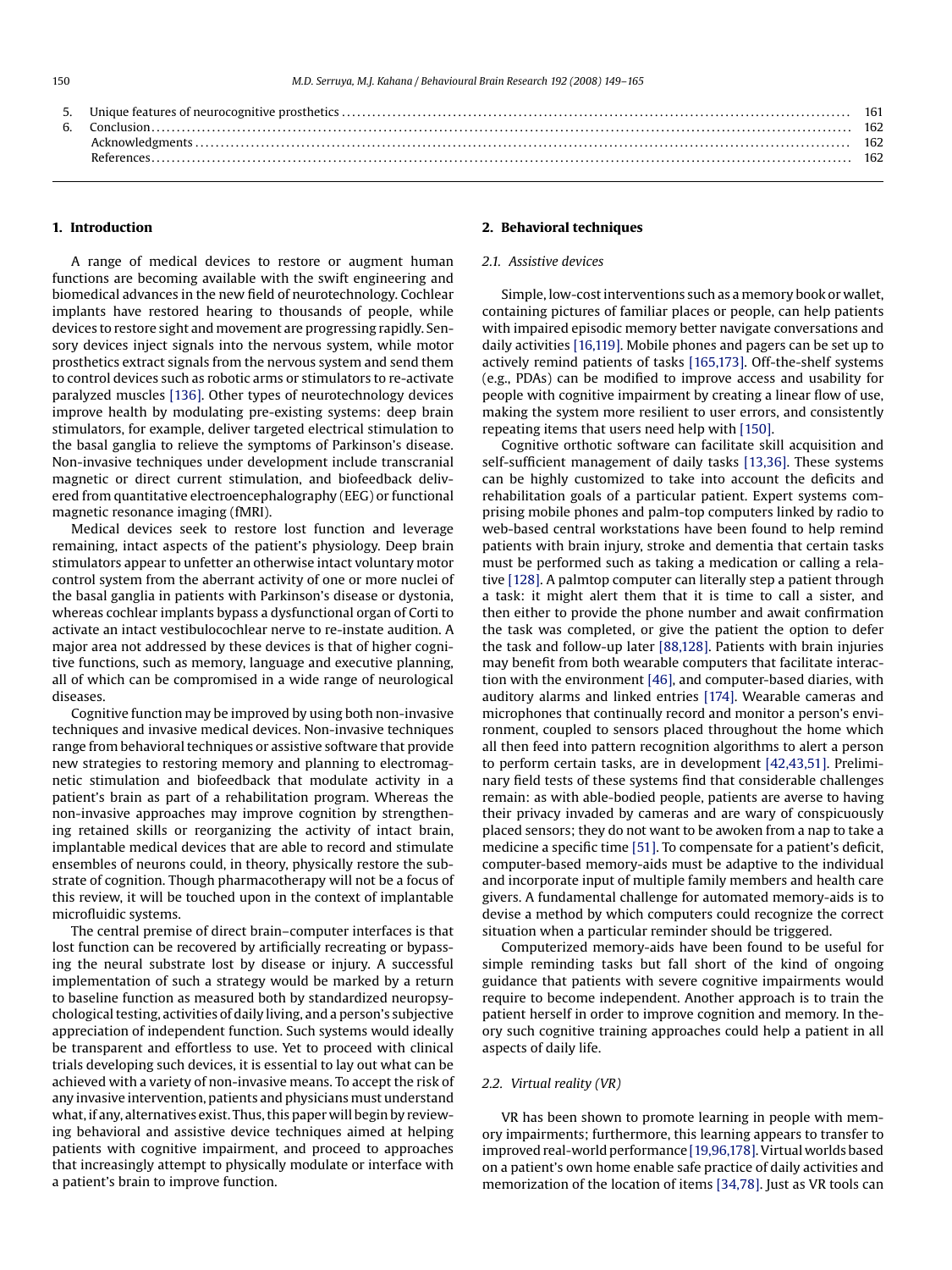be used for data management by scientific teams to capture and manage complex data [\[100\],](#page-15-3) so too the annotated display might be adapted to help individuals with memory impairment. Given that enriched environments increase new neuron production in rodents, elaboration of gray matter and remyelination in white matter [\[86\], t](#page-14-5)he mere act of having patients navigate through complex VR worlds may yield clinical benefits.

#### *2.3. Cognitive training*

A range of behavioral training techniques have been developed to help impaired patients by leveraging remaining, intact cognitive structures. Animal studies have shown that experience can yield long-lasting effects on brain plasticity and morphology, hence training techniques might likewise induce beneficial changes in the human brain [\[18\].](#page-13-3) The approaches vary in sophistication from the use of simple mnemonic aids to complex training regimens designed to reorganize cortical representations. In humans, epidemiological studies have explored a wide number of factors that have been suggested to reduce age-related cognitive decline including both formal and informal education, leisure pursuits, intellectual engagement, physical fitness training, and expertise in different skill domains such as music, computer-game playing, language translation or meditation [\[75\]. P](#page-14-6)laying computer games appears to improve certain aspects of visual attention such as spatial resolution and number of objects being tracked, which in turn could improve visual memory [\[48\]. P](#page-14-7)erhaps the best established techniques for cognitive enhancement are healthy diet and physical exercise; several epidemiological studies have revealed significant correlations between physical exercise and cognition [\[27,124\]. S](#page-14-8)imple procedural changes in the ways people are trained to learn can have dramatic effects: testing retrieval, rather than merely studying items, can significantly improve retention [\[70\]. H](#page-14-9)ere we shall define and review the application of mnemonic techniques, errorless learning, spaced retrieval, vanishing cues, and a technique named plasticity-based learning.

Mnemonic strategies range from verbal techniques such as verbal mediations, acronyms or poems, to spatial techniques such as imagery and the "method of loci." In method of loci, a fact or memory is associated with a particular place in a real or imagined environment such that by mentally walking through this space and visiting particular locations, a person can sequentially recall the memories 'stored' there. Method of loci has been shown to be helpful in adults and children with memory and other cognitive impairment [\[11,85\]. P](#page-13-4)eople who are exceptionally good memorizers often use mnemonics techniques to organize, remember and recall large amounts of visual and verbal memories that do not *a priori* have spatial organization by using brain areas, as shown by fMRI, related to spatial navigation and memory (right cerebellum, left medial superior parietal gyrus, bilateral retrosplenial cortex, right posterior hippocampus) [\[85\]. I](#page-14-10)n addition to spatiallocation mnemonics, preliminary evidence suggests that musical mnemonics (simply incorporating melody or rhythm in words to be remembered) can improve memory [\[159\].](#page-16-3)

Errorless learning comprises a technique in which patients are shown both the question and its answer during training, thus providing participants ongoing positive feedback as they are given the right answer. While a meta-review of different techniques in amnesic patients found that errorless learning yielded the greatest effect size [\[73\], a](#page-14-11) small cohort study of elderly with early-stage dementia suggested high-effort semantic learning was more effective [\[30\]. I](#page-14-12)ncorporating errorless learning and spaced retrieval, in which newly acquired information is recalled at increasingly longer intervals or with more intervening items, was most effective for patients with Alzheimer's [\[47\]. A](#page-14-13)t best, the evidence suggests that these approaches have a mild benefit on attention and memory, in a manner similar to cognition-enhancing drug trials, such as acetylcholinesterase inhibitors (e.g., donepezil) [\[47\].](#page-14-13)

Patients who have severely impaired episodic memory due to encephalitis and other conditions may be able to learn new skills using remaining, intact implicit memory [\[45\]. I](#page-14-14)n teaching these patients word pairs to memorize, implicit learning can be leveraged by systematically showing more and more letters of a word to be remembered (e.g., for the word 'cursor' showing 'c' then 'cu' then 'cur', etc.) and then subsequently removing the added letters. This technique is termed 'vanishing cues,' and while it appears to benefit certain patients, a meta-review found it lacking [\[45,47\]. I](#page-14-14)n people with brain injuries explicit strategies such as mnemonics and practicing attention, were found to be the most effective in improving performance on the Stroop-Color task and digit span memory [\[156,162\].](#page-16-4)

Cognitive training approaches suffer from numerous drawbacks including a lack of statistical power due to small groups of participants, absence of long-term follow-up, and failure to measure the impact of the intervention on measures of quality of daily life [\[23,47\]. A](#page-13-5)nother common critique of behavioral techniques to enhance cognition is that the training effects are specific to the tasks used and generalize poorly to the kind of situations an impaired person needs to navigate in daily life [\[75\]. G](#page-14-6)iven that real-world skills involve a variety of cognitive processes, it has been proposed that training interventions ought to *a priori* incorporate multiple processes (e.g., reasoning, verbal episodic memory, processing speed) rather than focus on a single one. Two large-scale, randomized trials addressed several of these concerns and provided some evidence that cognitive training in well-functioning older adults improved cognition in a manner that generalized to daily tasks and that was sustained for up to 5 years after the intervention [\[7,172\]. M](#page-13-6)emory training comprised teaching mnemonic strategies (organization, visualization, association) for remembering verbal material [\[172\].](#page-16-5) Reasoning training involved teaching techniques to find a pattern in a series of words or letters, and then identifying the next item in the series. Participants were also tested on applying the strategies to everyday problems (e.g. a mnemonic strategy to recall a grocery list; a reasoning strategy to comprehend a bus schedule [\[172\]\).](#page-16-5) Improvements appeared to generalize to a positive effect on daily function on the accuracy of verbal memory, self-ratings of how independent they were on daily tasks such as preparing a meal, and the speed and accuracy of tasks such as finding a number in a phonebook and reading a road sign [\[172\].](#page-16-5)

An approach termed "plasticity-based learning" comprises exercises in which participants must: (1) identify whether a frequencymodulated sweep is upward or downward, (2) identify a synthetically generated syllable from a confusable pair (e.g., /ba/vs./da/), (3) match spoken confusable consonant–vowel–consonant words (e.g., bat, vat) from a spatial grid, (4) reconstruct a sequence of short spoken words, (5) reconstruct spoken instructions by dragging icons on a computer screen, and (6) answer questions about short narratives. Exercises increase in difficulty, dynamically matching the participant's performance. In a small study of children with language-learning impairment, 1 month of daily training was associated with significant improvement in the ability to follow complex auditory stimuli [\[154\]. I](#page-16-6)n a randomized, controlled study of elderly adults, 8–10 weeks of training improved performance on immediate recall of list of words, copying a figure, naming a picture, serial recall of digits, and recalling a figure or a story [\[87,120\]. H](#page-14-4)owever, as with the other cognitive training paradigms, it is not clear how much plasticity-based learning generalizes to the real-world environment.

Training techniques such as mnemonic aids, motivational techniques to enhance attention, customization to individual differ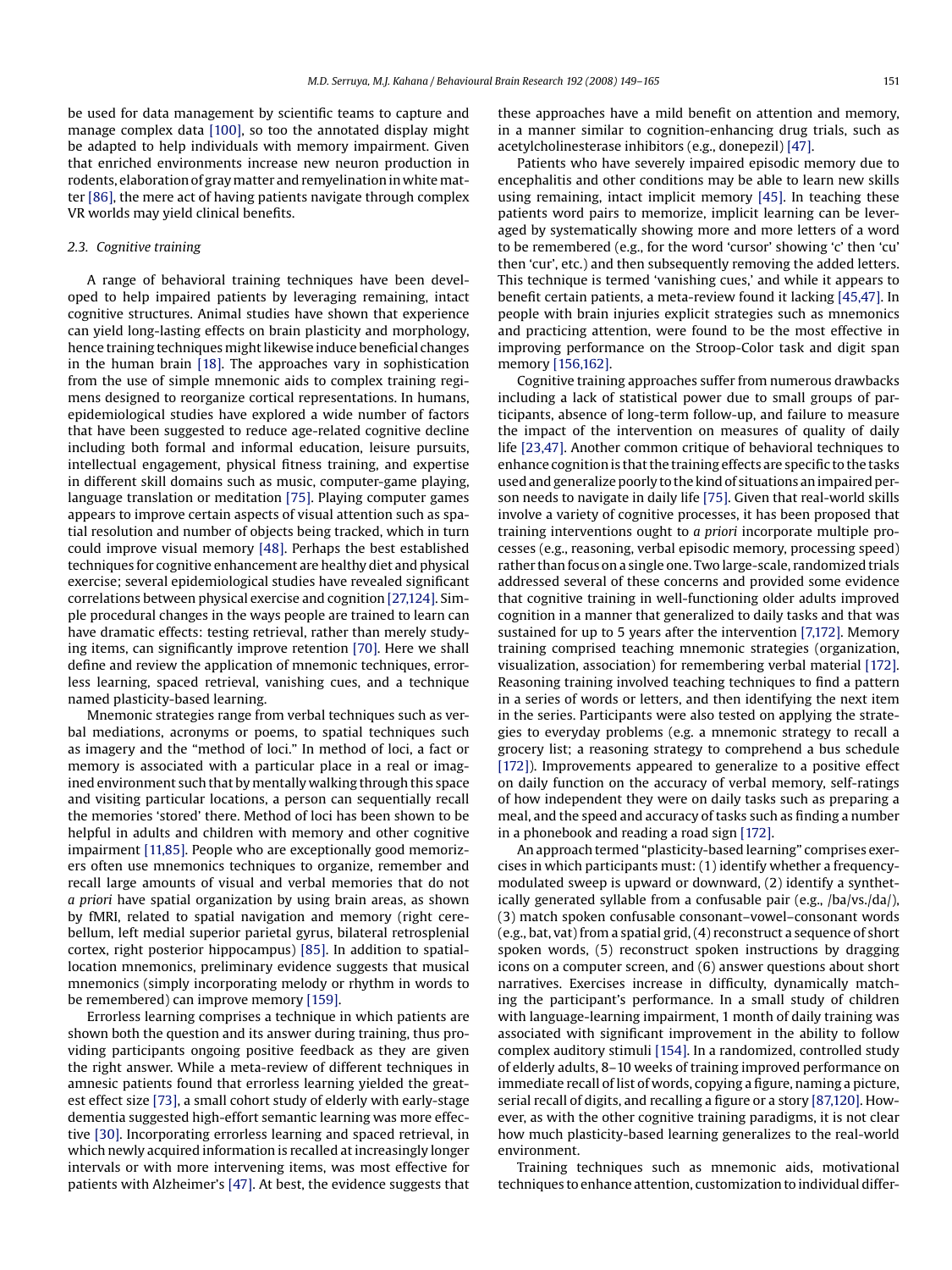ences in personality and ability level, and integration of the training to ongoing medical care have been shown to help patients with memory impairment [\[157\]. N](#page-16-7)ew techniques should be developed with an understanding of both what has been shown to be effective in holistic approaches to neuropsychological rehabilitation and upon an understanding of the neurophysiology of synaptic plasticity [\[25,87\]. B](#page-13-7)oth assistive devices that a person can carry with them, or which are integrated into sensors in the home, and training techniques ranging from physical exercise to mnemonics, all promise to bring some benefit to patients with cognitive impairment. Yet, even as these assistive devices and techniques are improved it is likely there will be an upper limit of the degree to which they can help patients overcome their impairments. Hypothetically, attempts to modulate or restore the substrate of cognition itself could yield more fundamental benefit. The next two parts of this review cover non-invasive and invasive approaches to modify cortical function in order to restore cognitive abilities.

### **3. Non-invasive modulation**

## *3.1. Visual entrainment*

Steady-state visual stimuli may be used to probe EEG responses: recent work comparing EEG and fMRI of human participants exposed to flickering light found that medial frontal cortex metabolic activity depended on the temporal frequency of visual input implying that during visual stimulation, input frequency can be used to activate distinct functional networks [\[146\]. I](#page-16-8)ndeed the use of visual flicker to purposefully modify cortical activity in order to improve memory has been explicitly tested [\[169,170\].](#page-16-9)

The alpha rhythm is an oscillation in range of 8–12 Hz, with an average peak of 10–11 Hz in healthy adults. The peak alpha frequency (PAF) corresponds to the discrete frequency with the highest power estimate in the alpha range. The specific discrete frequency of this oscillation appears correlated with mental performance at all ages, although it tends to be slowest in children and the elderly [\[2\]. A](#page-13-8)lpha oscillations are associated with memory function: they decline in old age and Alzheimer's disease and can be restored by anti-dementia drugs. In a study of 550 normal participants (aged 11–70 years) in the Brain Resource International Database, both performance on reverse digit span tests and PAF were found to significantly decrease with age [\[123\]. F](#page-15-4)or each increasing additional 1 Hz of alpha peak frequency, a corresponding 0.21 digit increase in reverse digit span occurred, when age was held constant[\[123\]. I](#page-15-4)nasmuch as alpha activity reflects memory performance, one might hypothesize that enhancing alpha might likewise enhance memory.

Recent studies suggest that by exposing human participants to light flickering at particular frequencies, episodic memory can be improved. Visual flicker at 9.5–11.0 Hz (in 0.5 Hz intervals) displayed briefly before presenting a three-letter word to be remembered after a distracter, was found to improve word recall in both young adults and the elderly [\[169,170\]. I](#page-16-9)n the study of 51 young adults, participants recognized more three-letter words that had followed 0.5–1.5 s of 10.0 Hz flicker during learning, compared to those that had followed 0, 8.7 and 11.7 Hz flicker [\[170\]. I](#page-16-10)n the study of 30 elderly, cognitively normal adults, flicker at frequencies close to 10.2 Hz, but not below 9.0 or above 11.0 Hz, improved later recognition of words from the learning phase [\[170\].](#page-16-10) While oscillating visual and auditory stimuli have been shown to increase frequency-matched power spectra in the EEG, the mechanism by which flicker improves episodic memory is not known. Rhythmic EEG activity induced by flicker may serve as a gain signal in recurrent cortico-cortical or thalamo-cortical loops, or may predispose LTP at hippocampal synapses.

#### *3.2. Transcranial magnetic stimulation (TMS)*

TMS comprises a non-invasive method of induction of focal currents in the brain and transient modulation of the function of targeted cortex [\[80\]. T](#page-14-16)he direction of current flow in an overlying coil determines which neural elements are activated. A review of magnetically induced stimulation of non-motor areas revealed that adverse effects were infrequent and usually mild [\[84\].](#page-14-17) rTMS has been shown to ameliorate symptoms in conditions ranging from migraine (the disappearance of abnormal visual evoked potentials by 1 Hz over visual cortex [\[39\]\)](#page-14-9) to depression (5 Hz over left prefrontal dorsolateral cortex [\[80\]\).](#page-14-16) The energy generated by TMS is estimated to be about 0.05% of that applied in a burst of electroconvulsive therapy.

In a study of four aphasics who were 5–11 years post-stroke, 1 Hz rTMS applied daily for 10 days to an anterior portion of Broca's area induced significant and lasting improvement in picture naming [\[103,104\]. I](#page-15-5)n addition to picture naming, rTMS may also be able to inhibit cortical areas responsible for forming concepts such that areas concerned with spatial detail are made directly accessible to conscious perception. In a small single-blind, randomized, shamcontrolled study of the ability to estimate the number of discrete elements visually presented immediately after their presentation, 15 min of 1 Hz rTMS applied to the left anterior temporal lobe was found to significantly improve number estimation accuracy [\[144\]. S](#page-15-6)even seconds of rTMS at 5 Hz over the parietal precuneus area, applied immediately before a response was required in a delayed-match-to-sample working memory task, was found to significantly decrease reaction time in a sham-controlled study of healthy young adults [\[83\]. r](#page-14-18)TMS has also been found to ameliorate age-related impairments in memory. In a randomized, doubleblinded, sham-controlled study of 39 non-demented elders with mild memory problems, 5 min of periodic 5 Hz stimulation over the left prefrontal cortex was found to significantly improve learning of novel face–name associations [\[145\]. F](#page-15-7)urthermore, this behavioral improvement was mirrored by changes in fMRI activation, namely increased activity in the left anterior cingulate, right middle and frontal gyri. Magnetic stimulation hence provides a promising, noninvasive approach to improving memory and cognition in patients with a wide range of disorders, both by activating networks that subserve these memory functions or by de-activating networks that may interfere with performance.

#### *3.3. Transcranial direct current stimulation (tDCS)*

Whereas rTMS induces currents in the brain using electromagnetic induction, tDCS involves placing metal electrodes on the scalp to directly apply a small (and harmless) current across the cranium. The effects are highly dependent on the polarity and geometry of the electrodes on the head. The current can hyperpolarize or depolarize neurons in the path of the current depending on the electrode polarity [\[37\]. A](#page-14-15) small trial of Parkinson's disease patients with cognitive impairment suggests that tDCS applied to dorsolateral prefrontal cortex might increase its excitability in turn improving performance on short-term verbal memory tasks [\[15\].](#page-13-9)

Transcranial direct current stimulation over the motor cortex, premotor cortex, visual cortex, and left dorsolateral prefrontal cortex may improve working memory, implicit learning and verbal fluency in healthy adults [\[37,60,106\].](#page-14-15) In a study of 15 young women where each subject served as her own control, 10 min of anodal tDCS over left dorsolateral prefrontal cortex was found to improve performance in a three-back letter working memory task, as compared to control conditions of sham stimulation or tDCS over primary motor cortex [\[37\]. T](#page-14-15)ranscranial application of poten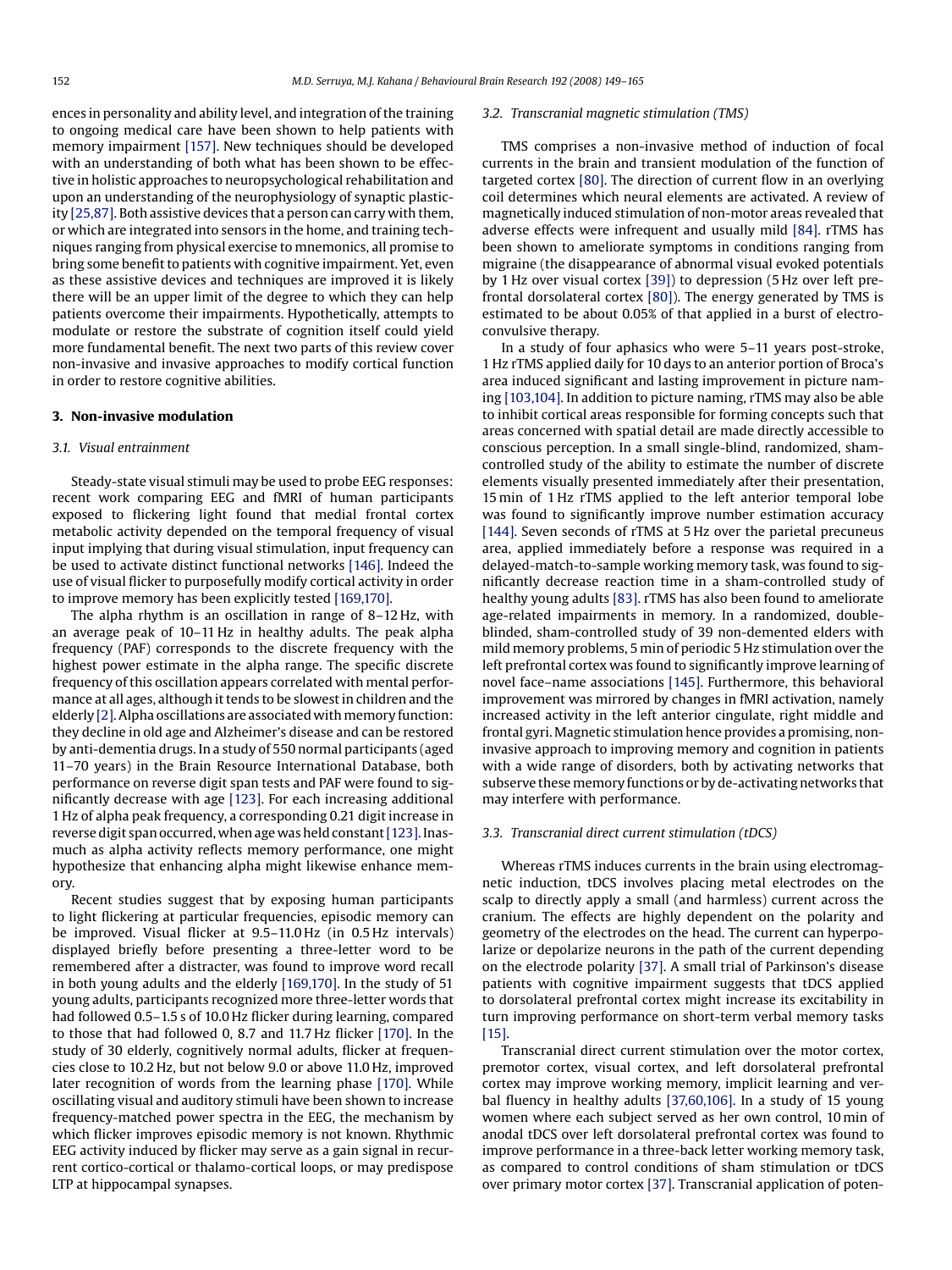tials oscillating at 0.75 Hz, a similar range as seen in endogenous slow-wave sleep, has been shown to induce the appearance of oscillations at that specific frequency on the EEG. The induction of these oscillations during sleep appeared to significantly improve the retention of hippocampus-dependent declarative memories in healthy humans [\[93\]. S](#page-15-8)pecifically, bilateral tDCS over frontal cortex during slow-wave sleep (five 5-min trains at 0.75 Hz, applied 4 min after entering stage 2 non-REM sleep for the first time) enhanced retention of word pairs learned during the preceding day [\[93\].](#page-15-8)

Though both TMS and DCS ultimately modulate neural activity by inducing the passage of current, the way they achieve this and the nature of the stimulation effect are distinct. TMS is thought to induce neuronal depolarization and induction of action potentials, while DCS, when applied at low currents (e.g., 1 mA) is thought to only cause a slight change in the resting potential of stimulated cells [\[37\].](#page-14-15) By causing this change in resting potential, DCS may improve information processing by bringing neurons closer to depolarization thresholds in response to appropriate inputs or by strengthening effects on glutamatergic synapses. In addition, DCS may induce extracellular potential oscillations comparable to those that would occur naturally, and that reach the extracellular space before transmission by chemical signals would [\[93\]. T](#page-15-8)he two techniques or rTMS and tDCS may have distinct and complementary roles in clinical applications that have yet to be fully characterized. The efficacy of either technique appears highly dependent on such parameters as polarity, cortical region stimulated, frequency, duration, and precise timing relative to an ongoing task and preceding brain activity. While rTMS and tDCS appear to focally activate particular brain areas, biofeedback in which participants view their own brain-activity in real-time, represents another method to 'stimulate' the brain and potentially modify cognition.

## *3.4. Neurofeedback*

Given that gross patterns in scalp recorded potentials correlate to states of arousal, it is intuitive to hypothesize that gaining voluntary control over EEG signals might provide better regulation of arousal. Indeed, the most widely tested application of EEG biofeedback, also known in the literature as neurofeedback, is to treat attention-deficit disorder, which can be considered a disorder of abnormal arousal. The use of neurofeedback as a therapeutic intervention has been tainted by controversial claims and a dearth of clinical trials to assess its efficacy. Fortunately, controlled studies are being conducted and the procedure appears to pose no physical risks to patients.

Neurofeedback comprises self-modulation of the EEG by positively reinforcing the production or suppression of specific EEG frequencies. Neurofeedback originated out of studies conducted in the 1960s in which operant conditioning was used to train cats to increase the power of the 12–15 Hz EEG rhythm over somatosensory cortex (the so called 'sensorimotor' or mu rhythm) while remaining alert and motionless [\[149\]. T](#page-16-11)he conditioning took place within a NASA study to investigate the toxic effects of a rocket fuel component (hydrazine) on cats and it was fortuitously noticed that the cats that had undergone the sensorimotor training had significantly elevated thresholds to developing seizures after being administered the hydrazine. These findings spurred investigations on neurofeedback in humans: in the 1970s it was found that occipital theta (4–7 Hz) amplitude was negatively correlated with vigilance and that by conditioning human participants to increase or decrease occipital theta amplitude, performance on a visuospatial task worsened or improved, respectively [\[10\].](#page-13-10) In terms of seizure control, several labs have gathered evidence that reinforcing production of 12–15 Hz, while simultaneously suppressing theta 4–7 Hz, activity appears effective at reducing seizure frequency in humans with epilepsy. Most of these studies were underpowered, however, and this approach is not part of standard clinical care [\[98,149\].](#page-15-9)

Small, randomized controlled trials of neurofeedback in children with attention-deficit hyperactivity disorder (ADHD) have demonstrated that the technique improves attention and appears to induce changes in fMRI. Unlike those in control groups, children operantly conditioned to enhance 12–15 and 15–18 Hz rhythms, and to concurrently suppress the 4–8 Hz theta rhythm, display activation of areas in the right (anterior cingulate and ventrolateral prefrontal cortices) and left (caudate nucleus, substantia nigra, thalamus) hemispheres. Neurofeedback might modulate the activity of brain regions that mediate selective attention and response inhibition [\[9,79\].](#page-13-11)

As the neurophysiological underpinnings to the complex waveforms of the EEG are just beginning to be elucidated [\[148\], t](#page-16-12)he mechanism behind how neurofeedback exerts its effect on these systems remains unclear. The sensorimotor rhythm develops when a subject is motionless yet remains attentive. By remaining alert yet stationary, motor output to the thalamus and brainstem might be reduced, in turn leading to decreased red nucleus activity and reduced stretch reflex and muscle tone. The net effect of such decreased tone would be reduction of somatic afferent activity and a state shift of the ventroposterior lateral and reticular nuclei of the thalamus into oscillatory bursting, with the consequent development of the sensorimotor rhythm on the EEG. The sensorimotor rhythm appears similar in location and quality to sleep spindles; in fact, sensorimotor rhythm training appears to enhance spindle activity during quiet sleep [\[98\]. A](#page-15-9)nother class of neurofeedback focuses on modifying slow cortical potentials: these shifts are thought to reflect widespread depolarization of apical dendrites of cortical pyramidal cells. Negative slow cortical potential shifts are thought to reflect cortical arousal, attention and active processing, whereas positive shifts might represent relaxation. In contrast to 12–15 Hz entrainment, self-regulation of slow cortical potentials is correlated with significant changes in metabolic activity in the basal ganglia and thalamus, implying that people can learn to regulate a cortico-striatal-thalamic loop modulating local excitation thresholds of cortical assemblies [\[55\].](#page-14-19)

As discussed earlier, PAF appears to be related to memory and cognition. A small pilot study of elderly people evaluated the distinct effects of either reinforcing the production of a higher frequency for peak alpha or reinforcing increased amplitude of alpha-range activity regardless of specific frequency. Increasing PAF appeared to improve processing speed (e.g., Stroop Task speed), but not memory, whereas increasing amplitude improved memory but actually worsened processing speed [\[3\]. T](#page-13-12)hough the study had too few participants to assess whether alpha feedback training might be a clinically useful tool for improving cognitive skills, the findings reveal that improving one set of skills might compromise others. Another small study found a correlation between augmenting the sensorimotor rhythm (12–15 Hz) while suppressing neighboring frequencies improved performance on word list recall, a measure of semantic working memory [\[163\].](#page-16-8)

While the various pilot neurofeedback studies imply that the technique can induce lasting cognitive processing changes in humans, and while certain mechanisms based on thalamocortical circuitry have been proposed, most investigation remains largely exploratory. In order to assess potential clinical benefits, therefore, studies must not only be better powered, with appropriate randomization and controls, but they also must attempt to build upon our growing knowledge of the relationships between oscillations and cognition.

Inasmuch as cognitive abilities depend on a person's ability to induce a particular neurophysiological state, neurofeedback may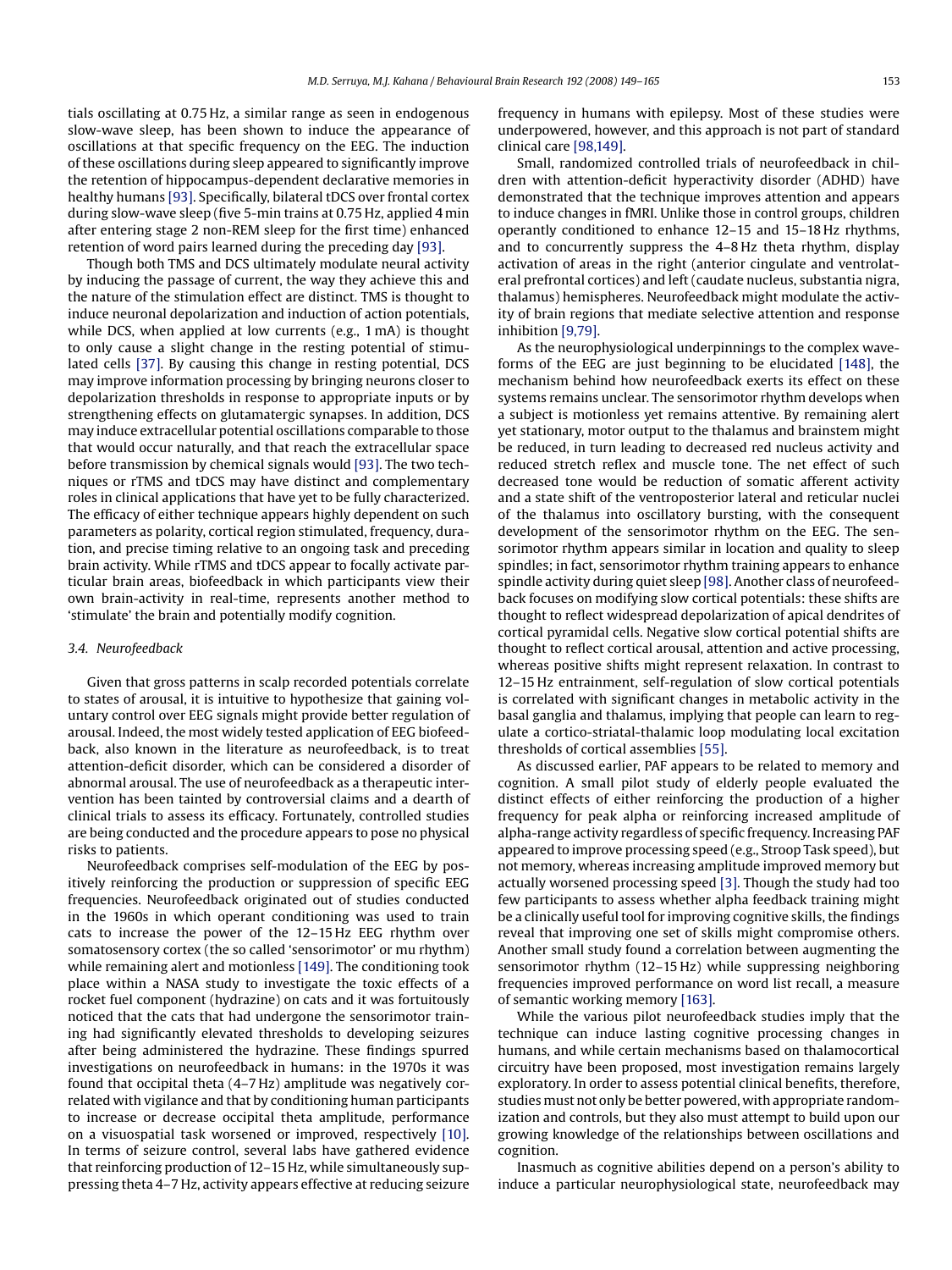improve cognitive function. Research on neuromotor EEG prosthetics has shown that people can learn to modulate oscillatory activity at a wide range of cortical locations and frequencies [\[14\]. P](#page-13-13)ossibilities for future research include the investigation of whether training people to increase oscillatory activity within the neural networks supporting memory function can significantly enhance learning or recall. In particular, recent studies have shown that oscillatory activity in the gamma frequency band, especially in hippocampus and temporal cortex, increases during successful encoding of study items (as measured by whether those items are subsequently recalled) [\[131\]. T](#page-15-10)he same pattern of gamma activity over hippocampus and cortex is recapitulated just prior to successful retrieval of previously learned items [\[132\].](#page-15-5) Training people to increase gamma activity (recorded from the scalp or subdurally) in these regions, while decreasing alpha and beta activity over widespread sites [\[131\], c](#page-15-10)ould potentially result in improved learning and recall. In addition to operant conditioning to consciously increase the magnitude or precise frequency of gamma activity, participants could be engaged in closed-loop systems in which stimuli to be recalled were repeatedly presented until the system detected gamma activity signatures that predict later successful recall.

In addition to increasing (or decreasing) the power of a given frequency band, neurofeedback could be used to increase the coherence and synchronization of a particular frequency band across electrode sites. Coherence, a frequency domain metric which describes the linear association between two variables, may reflect the number and strength of corticocortical connections between neural ensembles when applied to EEG signals [\[155\].](#page-16-13) Synchronization refers to the temporal alignment of signals and has been thought to play a role in binding disparate ensembles together to form conscious percepts. Like oscillatory power, coherence and synchronization have been associated with successful memory processing [\[38\]. I](#page-14-20)t currently is unknown to what degree humans can achieve voluntary control of the coherence and synchronization of oscillating local fields simultaneously recorded from spatially separate electrodes.

Other physiological signals may play a role in neurocognitive rehabilitation. The P300, a marker related to unexpected stimuli [\[152\],](#page-16-14) has been used in brain–computer interfaces to allow paralyzed people to control software [\[133\]. T](#page-15-11)he P3b component, derived from temporo-parietal activity, appears to be related to memory processing and may serve as a useful neurofeedback target [\[114\].](#page-15-12) In addition to the EEG, functional magnetic resonance imaging can also be used as a form of biofeedback. A recent study reported that adult participants, who visually monitored the metabolic activity of their own anterior cingulate cortex, were able to control this brain activation and reduce chronic, medically refractory pain [\[28\]. R](#page-14-21)ecent evidence suggests that humans can achieve voluntary control of the metabolic activity of other specific brain regions, such as insular cortex or the amygdala, via fMRI neurofeedback [\[22,32\].](#page-13-14) Adults and children with memory and other cognitive impairment could use variations of this closed-loop real-time fMRI biofeedback to either boost the baseline activity in medial temporal lobe structures known to serve as a substrate of memory, or to improve spatial mnemonic techniques by increasing the activity of areas such superior parietal cortex, right posterior hippocampus [\[85\]](#page-14-10) while engaging memory tasks. Although considerable work remains before the full potential clinical benefit of non-invasive modulatory techniques is characterized, approaches that attempt to directly interface with substrate of cognition might promise the most comprehensive therapy. The next section reviews preliminary animal and human studies of implantable systems to enhance cognition and outlines new approaches that might re-instate lost function.

#### **4. Invasive techniques**

#### *4.1. Frequency-contingent learning*

Implanted electrodes can capture high-frequency electrical activity that would otherwise be spatially filtered by the skull, and can provide high signal-to-noise recordings of oscillations at precisely defined anatomical locations within the brain. Work in animal models has established that fairly simple closed-loop systems can augment memory. The theta rhythm (usually defined as 4–8 Hz in humans, and as 3–10 Hz in animals) is known to enhance hippocampal plasticity and accelerate learning in rats, cats, rabbits, and other animal species [\[67\], a](#page-14-22)nd thus manipulations based on theta activity could be used to counteract impairments in learning due to abnormal development, aging or pathology of the hippocampus and other memory structures. Rabbits that receive training trials in the presence of theta were found to learn twice as fast as those receiving trials in the absence of theta [\[130\]. B](#page-15-13)y comparing the performance of two groups of animals to yoked controls trained with matched intertrial intervals, it was found that instead of theta benefiting learning, rather nontheta was especially detrimental in tasks that do not require the hippocampus such as delay conditioning. Pre-task theta activity was strongly associated with the subsequent learning rate in operant conditioning [\[130\]. W](#page-15-13)hereas cerebellar and oculomotor pathways are clearly essential substrates of eyeblink conditioning, hippocampal influences appear to be parallel and modulatory in nature. Theta-triggering accelerated both the learning rate and the firing rate of individual hippocampal neurons as rabbits engaged in a difficult, hippocampus-dependent task [\[49\].](#page-14-23)

The presence of high levels of theta may be optimal for learning because this oscillatory activity facilitates hippocampal plasticity at a cellular level. The approximately 200 ms period of the theta rhythm matches the optimal window for coincident pre- and post-synaptic activity for long-term potentiation induction at CA3 synapses in the hippocampus [\[139\].](#page-15-14) The processes that increase theta power may be due to increased attention or awareness of environmental stimuli; awareness itself of stimulus contingencies has been shown to enhance the learning rate in human eyeblink conditioning [\[90\]. T](#page-15-15)he growing body of evidence that theta activity is present in human participants during performance of both spatial and verbal memory tasks [\[68\]](#page-14-15) raises the possibility that learning could be optimized by presenting information to be learned contingent on a person's ongoing brain activity. In order to be practically useful for people with cognitive impairment, scalp electrodes would have to be used during training sessions to monitor theta, or intracranial electrodes implanted for chronic recording. The ability of oscillatory-contingency to affect learning could itself be used as a diagnostic test to assess the nature of memory impairment in children with different cognitive disorders.

Contingency could be based on coherence across sites, such as theta synchronization between hippocampus and entorhinal or frontal cortex. In addition to enabling frequency-contingent learning, invasive recordings with subdural grids and multi-electrode arrays could pave the way for neurofeedback based on high-gamma frequencies not recordable by scalp electrodes, and on the more precise anatomical localization [\[77\].](#page-14-1) Intracranial neurofeedback could be used to operantly condition increased phase synchronization between perirhinal cortex and the hippocampus, or to train patients to selectively increase oscillatory power within, or coherence between, any number of medial temporal lobe and frontal cortex structures. As more is learned about the specific oscillatory features associated with human cognition, these features in turn could be used for a principled exploration of intracranial contingency-based training.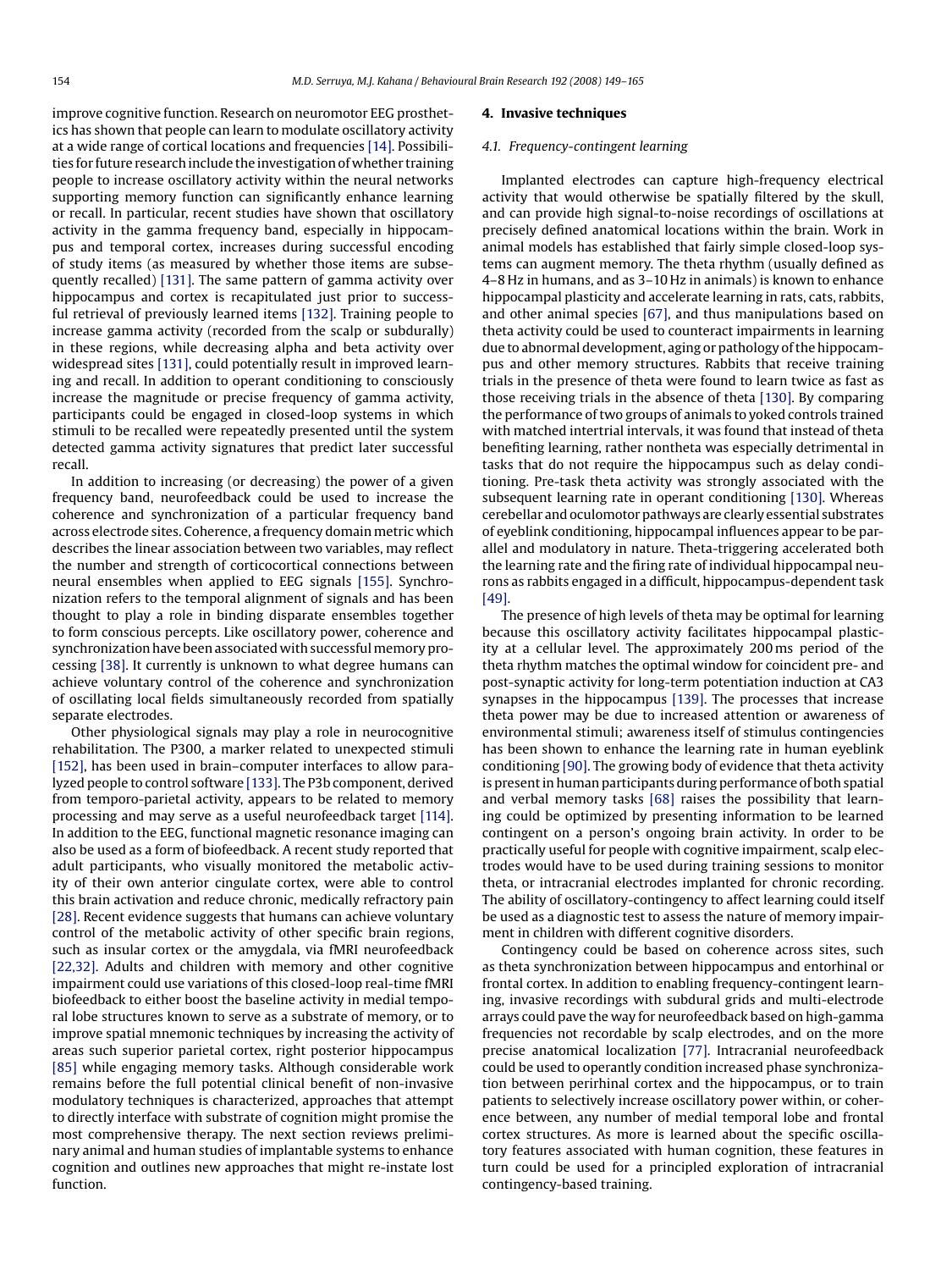#### *4.2. Cell-triggered recall*

Individual neurons recorded in the human medial temporal lobe fire selectively to images of faces, animals, objects or scenes [\[118\]. A](#page-15-2) subset of these neurons have an invariant representation of individuals, namely they fire when patients are presented with strikingly distinct pictures of a given individual, landmark or object (or even the name written as text on the screen) [\[118\].](#page-15-2) The idea that individual neurons could carry an invariant representation has exciting implications for a neurocognitive prosthetics. For people with memory impairments, this raises the possibility that within their temporal lobes there may exist neurons whose individual ability to classify external stimuli may outperform that of the individual. A chronically implanted microelectrode array could pick up the activity of such a neuron, and based on a previous calibration session, use a look-up table to identify what the person perceived. This in turn could drive an explicit cue (such as the name of the identified person or object whispered into the child's ear via a speaker in the auditory canal or text appearing on an external computer screen) or a perception induced by stimulation of auditory or visual cortex.

One might reasonably counter that a camera and microphone, coupled to already-available pattern recognition algorithms and relational databases, could help patients remember certain items or perform certain tasks. Indeed, a prototype system uses inconspicuous motion sensors and an automated phone system to monitor an elder's activity pattern at home, and appropriately call them with reminders to take medications or perform other tasks [\[51\]. H](#page-14-3)owever, no external sensor system will ever be able to detect memory associations in the absence of external stimuli: a patient wandering through a particular landscape or talking to a person may struggle to remember an important association. Talking to a brother might remind a person to call a son, or walking by a supermarket might trigger thoughts of a certain meal they want to cook. While databases could conceivably be programmed to capture some of these spontaneous associational triggers, it is difficult to fathom how it might fully emulate the combinatoric complexity of actual networks in the brain. Pattern detection based on temporal lobe firing could decode items that are imagined and have no simultaneous referent in the external word, and identify items that are embedded in networks of associations.

Research in neuromotor prosthetics has revealed that humans can bring the activity of both individual neurons and ensembles of neurons under direct voluntary control [\[33,56\]. J](#page-14-24)ust as the behavioral correlate of motor cortical neuron discharge is real or imagined movement, patients with cognitive impairment could learn to voluntarily control neurons in temporal cortex as part of memory rehabilitation training. Implanted devices might also extract multimodality information about the identified invariant object with other cues not so easily measured by external microphones and cameras, such as emotional salience and the degree of covariance in firing rate with other neurons recorded elsewhere in the brain.

## *4.3. Cortical microstimulation*

The neurosurgeon Wilder Penfield and his colleagues recognized that the experiential phenomena induced by microstimulation of the temporal cortex were similar to the symptoms experienced by patients during spontaneous seizures [\[110\]. M](#page-15-16)icrostimulation could thus be used to localize the seizure focus in order to guide therapeutic resection for refractory epilepsy. Penfield found that while gross microstimulation usually induced a vague, generalized memory, in certain cases it could cause a vivid re-living of a recollection by 'replaying' a memory in a way analogous to that of a tape player. In one case, so long as the stimulation continued, a patient heard an orchestra playing a song proceeding at the same tempo as it was originally experienced. The moment the electrode was withdrawn, however, the song stopped, and when stimulated again, the song would restart at the beginning [\[111\]. A](#page-15-17) more recent investigation found that a patient experienced, depending on which subdural electrode was stimulated, a female voice singing, particular childhood songs, and the voice of a sports announcer whom he had listened to [\[99\]. T](#page-15-18)hat microstimulation can reliably induce realistic perceptions to guide behavior has been shown in numerous animal studies [\[107,125,153\]. W](#page-15-19)hen the brain 'induces' a memory, it is not the same as hearing a semantic fact recited "an apple is a fruit," but a complex, brain-wide re-living of the item in which the sweetness of the apple and other associated memories lights up a particular activation pattern of a collection of neurons and all of their related connected ensembles [\[115\]. B](#page-15-20)y activating these other ensembles, such a microstimulation-induced process would induce not just a recollection but also a panoply of associations that could not be activated any other way. The notion that an experience can be replayed may not be merely a metaphor: the temporally structured ensemble spiking patterns that occur in the hippocampus and cortex of rats during awake exploration were recently found to be repeated during REM and slow-wave sleep [\[65\].](#page-14-0) Not only might a transiently synchronized activation pattern carry perceptual, mnemonic, and affective information, it might also, by virtue of emerging from the activity of an entire ensemble, resist noise and tolerate the loss of individual neurons [\[65\]. A](#page-14-0)ll medical devices must be able to restore lost function without compromising the patient's remaining function: microstimulation meets this criterion inasmuch as it can induce these phenomena without compromising a person's consciousness and ongoing experience of the world [\[64,110,177\]. G](#page-14-25)iven that the target beneficiaries of neuroprosthetic devices may have severe cortical and subcortical abnormalities, it is reassuring that microstimulation can induce distinct experiential memories even in patients who have already undergone resection of the anterior temporal lobe in previous attempts to treat seizures [\[99\].](#page-15-18)

Neuromotor prosthetics research has demonstrated that complex information can be reliably be decoded from neural ensembles on subsequent days even if particular neurons may have been removed or added to the ensemble [\[135\].](#page-15-21) Furthermore, the information encoded in the ensemble activity of multiple, simultaneously recorded individual neurons, can be decoded in real-time and be used in behaviorally useful manner [\[137\].](#page-15-22) A central goal of neurocognitive prosthetic development will be the determination of how to apply the real-time decoding techniques developed in neuromotor prosthetics to the growing body of data on how ensembles of neurons throughout cortex and subcortical structures represent cognitive features, such as spatial position in the environment [\[41,82,136\].](#page-14-26)

In addition to anatomically organized spatial and temporal topographies, the ongoing oscillatory state of underlying brain regions could be exploited. In one case study, the induction of memory experiences was found to occur only when the particular brain structure being stimulated was synchronized in the theta range [\[8\], p](#page-13-16)erhaps as part of a synchronized hippocampal-limbicvisual-cortex network. The effect of microstimulation on the brain is thus defined by ongoing behavioral context [\[52\], t](#page-14-27)he underlying oscillatory state of the target brain region and the recent history of previous microstimulation episodes [\[20\].](#page-13-15)

Whereas the cortical microstimulation described in the neurosurgical mapping cases occurred in the context of mapping prior to resection, the approach could be systematized to create a kind of percept-stimulation database. A memory neuroprosthetic based on stimulation of the cortex could induce memories and perceptions when cued by an external computer in an attempt to help a person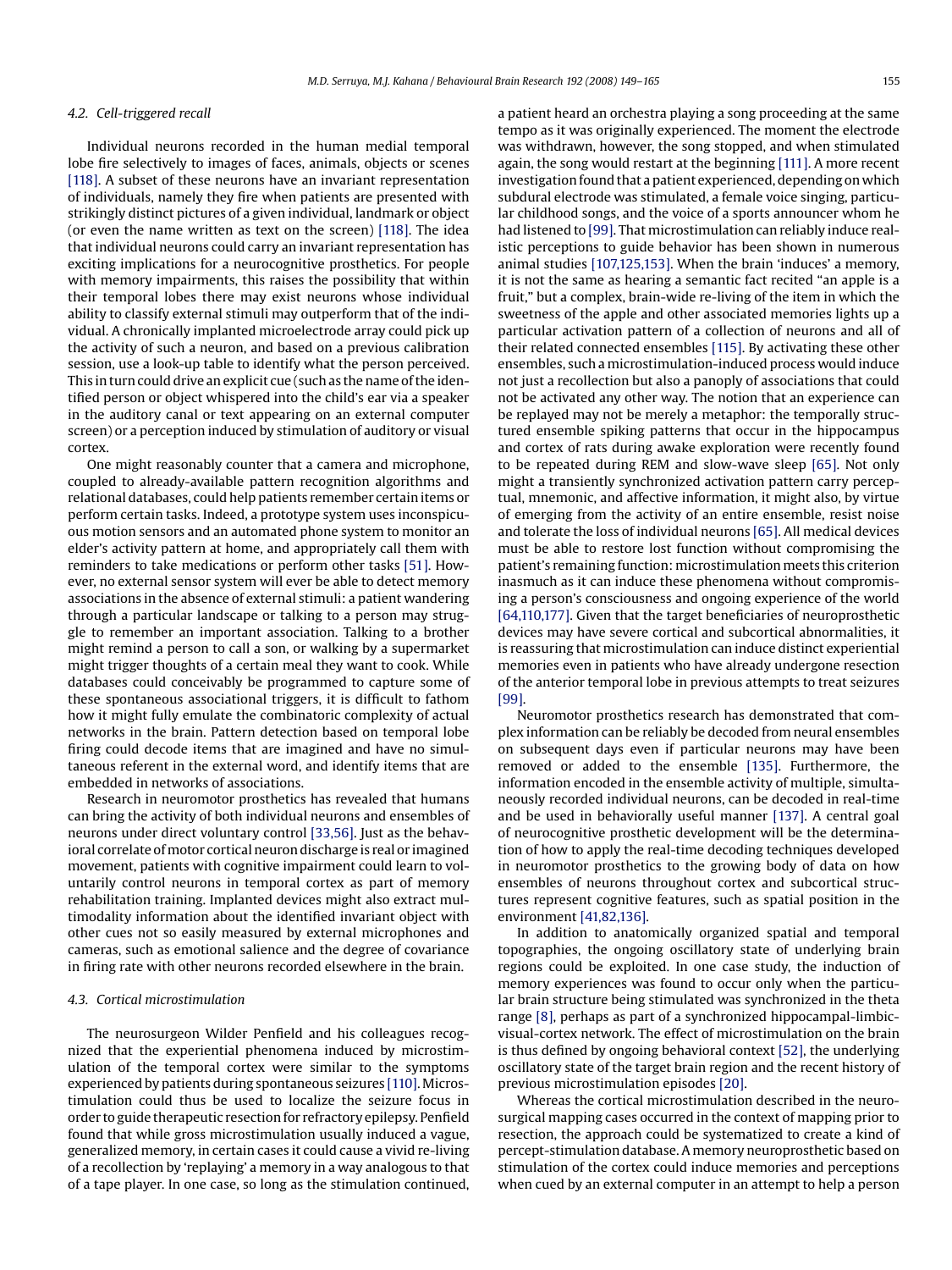remember a fact or an association. A lookup table could be built associating stimulus parameters with induced memories. If memories comprise combinations of simpler 'eigenmemory' components, then perhaps one could retrieve nearly any memory using a combinatorial microstimulation approach. For example, a patient could perceive or imagine a certain person and associations with that person. Upon next meeting this person in real-life, the memoryimpaired patient could use the look-up table to engage the electrical stimulation to induce the brain-state associated with that person. In a sense, a patient could be trained to perform a kind of procedural task of linking items to contexts such that he effectively becomes his own hippocampus [\[31\].](#page-14-29)

## *4.4. Non-electrical neural stimulation*

Although electrical microstimulation may occasionally induce specific percepts, the inadvertent activation of nearby neurons and passing white fibers might render precise activation of cortical ensembles representing a particular memory impossible [\[65\].](#page-14-0) Recent advances in transgenic engineering have made it possible to achieve just such a type of selective stimulation of individual neurons with light. Photoresponsive proteins isolated from algae (channelrhodopsin) have successfully been transfected via viruses into neurons, in both *in vitro* and in vivo experiments, making individual neurons fire action potentials when exposed to focused light [\[17\].](#page-13-17) In one recent proof-of-concept study, optical stimulation of layer 2/3 neurons transgenically encoded with light-gated channelrhodopsin in the mouse primary sensory cortex was shown to modify behavior [\[59\].](#page-14-8) Hence arrays of optical fibers chronically implanted into genetically modified cortical areas in a patient, could in theory be used to activate specific ensembles or individual neurons.

Direct infusion of chemicals might serve as another method to stimulate neurons to induce specific local changes or diffuse modulatory effects. The ability to deliver neurotransmitters, medications and other compounds to precise anatomical locations at precise times may be possible with new devices such as chronically implantable hydrogel or microfluidic probes [\[105,122\]. A](#page-15-23)rrays that release chemicals could be used to stimulate, inhibit or modulate cortical activity or effect more nonspecific antinflammatory interventions.

## *4.5. Subcortical and peripheral stimulation*

Stimulation of several subcortical structures, such as the thalamus and the septal nuclei, has been shown to improve memory and other aspects of cognition. These nuclei play a role in modulating and facilitating memory, both as part of diffuse neuromodulatory systems ascending from the brainstem and as sites of memory storage or addressing. In one case study, activation of a deep brain stimulator implanted in the thalamus (area Vim) in a man with Parkinson's disease was found to improve performance on a semantic memory task, yet impaired verbal fluency and recall from a word list [\[158\]. D](#page-16-15)eep brain stimulation (DBS) has recently been used to ameliorate symptoms in patients with severe psychiatric disorders; a recent study suggests that DBS improves memory in patients with severe psychiatric illness in a manner that does not depend on the particular illness. In a recent study of 18 patients (8 with treatment-resistant depression and 10 with obsessive compulsive disorder), activation of bilateral DBS electrodes in the anterior limb of the internal capsule was associated with significantly improved immediate and delayed recall of prose passages [\[76\].](#page-14-30)

The thalamus may also be a target of stimulation. Left thalamus stimulation appears to improve verbal memory when audition is delivered to the contralateral ear [\[168\]. C](#page-16-16)ontinuous high-frequency

(100 Hz) electrical stimulation of the central thalamus generates widespread cortical activation and facilitates global arousal, goal-directed seeking behavior, and object recognition memory in rodents [\[141\]. D](#page-15-24)BS targeting the central thalamus could restore sustained attention, working memory and awareness in patients with traumatic brain injury [\[126\]](#page-15-25) and appears to have achieved some of these goals in at least one patient [\[127\].](#page-15-26)

The septal nucleus is part of an ascending pacemaker system that induces hippocampal theta activity in rodents. Direct electrical stimulation of the septal nucleus in rodents has been shown to induce the release of acetylcholine in the hippocampus and improve memory in rodents in a frequency-dependent manner [\[66,86\]. S](#page-14-31)timulation of the septal nuclei in aged rats at 5 or 50 Hz were found to be effective whereas 0.5 Hz or less had no effect. Likewise stimulation at 7.7 Hz improved active avoidance memory and brightness discrimination in young rats, whereas stimulation at 77 or 100 Hz had no effect [\[66\]. P](#page-14-31)athological changes in Alzheimer's disease affect both the hippocampus and the deep septal nuclei. Direct electrical stimulation of the deep septal nuclei may be an opportunity to improve memory in patients with Alzheimer's disease and other memory disorders. Such stimulation might recruit remaining septo-hippocampal fibers and promote theta activity and hence improved memory encoding throughout the hippocampus. Humans have been implanted with electrodes in their septal nuclei for durations greater than 10 years to treat neurogenic pain [\[129\], t](#page-15-3)hus establishing a preliminary safety record.

Aside from the thalamus and the septal nuclei, other subcortical targets for the restoration of memory and cognition might include other neuromodulatory nuclei. Other cholinergic nuclei such as the diagonal band of Broca or the nucleus basalis of Meynert could be stimulated; electrodes implanted in the noradrenergic locus coeruleus or GABAergic basal forebrain could improve mental alertness and attentional focus; serotonergic raphe nucleus stimulation might improve regulation of the time scale of reward prediction [\[86,89\]. O](#page-14-5)ther sites include the substantia nigra, caudate nucleus, nucleus accumbens, and the ventral tegmental area. A case study of bilateral stimulation of the ventromedial nuclei of the hypothalamus in a human induce sensations of déjà vu, vague flashes of memory, and appeared to show improved hippocampal-dependent memory [\[53\]. H](#page-14-32)igh-frequency (200 Hz) electrical stimulation of the caudate, striatum or anterior cingulate during reinforcement might accelerate learning acquisition [\[171\]. T](#page-16-17)he hippocampus itself can be a target of open-loop stimulation: in-vivo stimulation given at 5 Hz (i.e., in the theta range) has been found to induce stable LTP in rats [\[147\].](#page-16-18)

In evaluating the effects vagal nerve stimulators have on patients who receive it to reduce seizure frequency, numerous investigators have coincidentally noticed a benefit on cognition [\[175\]. I](#page-16-19)n a study of ten epileptic participants implanted with vagus nerve stimulators, 2 min of stimulation at 0.50 mA 30 s after reading text was found to enhance subsequent word recognition [\[26\]. A](#page-13-18)nimal studies have shown that vagus nerve stimulation may enhance the rate of recovery from brain injury, as measured by time to remember a hidden platform in the Morris water maze [\[143\]. S](#page-15-27)everal small studies have explicitly investigated the potential benefit of VNS on cognition in patients with Alzheimer's disease and preliminary evidence implies a mild improvement might be achieved [\[44,97,142\].](#page-14-28) Although the studies are reassuring in the sense that the device did not appear to pose any safety risk to the patients, the small number of subjects makes it difficult to assess reliability and how any benefits might extrapolate to daily life. Just as the precise mechanism by which VNS reduces seizure frequency is not understood, the method by which it might enhance cognition likewise remains a matter of speculation. VNS may induce widespread release of norepinephrine by directly (via the vagus nerve up to the brain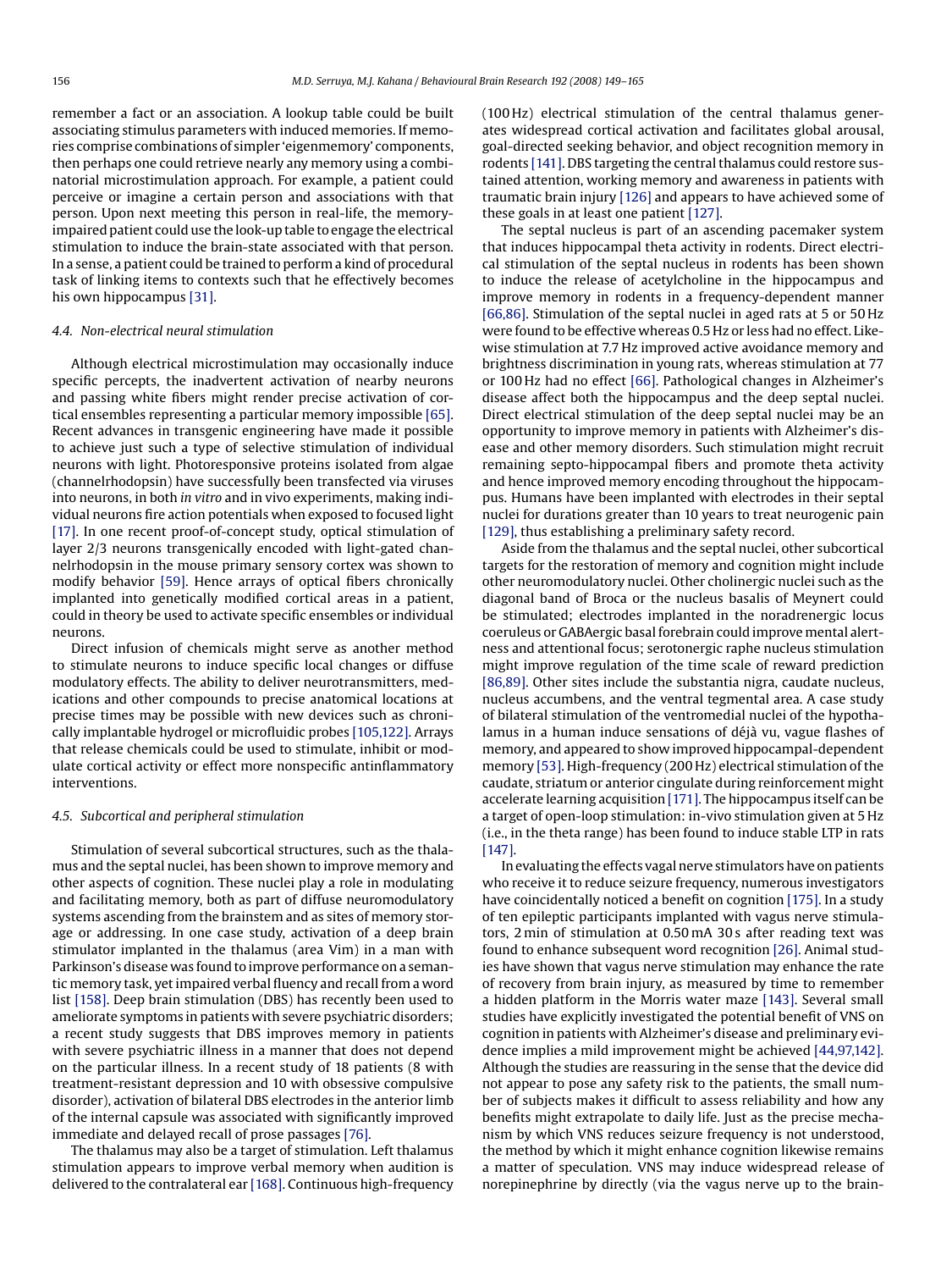stem) or indirectly (via peripheral arousal changes) stimulating the locus coeruleus, in turn increasing activity in the hippocampus and amygdala in a manner that enhances retention [\[44,143,179\].](#page-14-28)

## <span id="page-8-0"></span>*4.6. Connectivity as cognition*

The number and strength of local intra-cortical and longdistance white matter interconnections between neurons is directly correlated with cognitive function [\[86,147\], h](#page-14-5)ence devices that restore or augment such connections may restore cognition. Neural prosthetics could conceivably address two aspects of such damage induced by ischemia or injury: first, they could recapitulate the functionality due to loss of gray matter modules in cortex or subcortical areas, and second, they could restore connectivity between areas lost by interruption of white matter tracts. [Fig. 1](#page-8-0) shows graphically the principle of how a pair of stimulating and recording electrode arrays could bridge cortical areas whose connectivity was lost due to stroke or injury. The activity of a neuron in one area could induce the stimulation of one or more neurons in another area. Even if the exact nature of recording and stimulation were modified (for example, optical stimulation of neurons instead of electrical) the principle of reconnection would be the same. The prefrontal cortex, non-relay nuclei of the thalamus, basal ganglia and the hippocampal formation are all thought to play crucial roles in binding together of distributed cortical representations. Hence, pairs of stimulating-recording arrays can be used to not only re-instate lost connectivity, but to reinforce existing connectivity or induce completely new connectivity. In this manner a direct brain–computer interface could take on some of the organizing memory functions that might be compromised due to damage to the medial temporal lobe or other structures.

Pairs of electrodes chronically implanted in the cortex of a non-human primate can artificially link two cortical areas that were not initially tied together such that the linkage induces an observable behavioral effect [\[62\]. S](#page-14-34)uch linking can be achieved by spike-triggered stimulation, namely the activation of a stimulating electrode contingent upon a sufficiently high firing rate of neuron recorded by a second, nearby electrode. Although these preliminary studies [\[63,95\]](#page-14-33) used only two electrodes, the number of channels could in principle be increased. One might imagine the neurologist of the future, given a patient implanted with hundreds of recording and stimulating electrodes throughout the brain, could have at her disposal a workstation in which she could view the neural activity (individual units or focal high-gamma oscillations) and set stimulation parameters for selected electrodes or optical fibers. This future clinician could thus artificially reconnect any number



Fig. 1. Restoration or augmentation of a connection between two brain areas by means of paired electrode arrays. (a) Two brain areas are reciprocally linked by uncinate fibers in the white matter. (b) A subcortical stroke destroys the white matter tract that linked the areas. (c) Multi-electrode arrays implanted in each area are connected to a medical device or computer system that functionally restores the interconnection by means of recording and stimulation. (d) Two cortical areas are already physically linked by uncinate fibers. (e) Correlated spike-triggered stimulation or firing induces plasticity in connecting synapses. (f) The two areas are now more strongly coupled.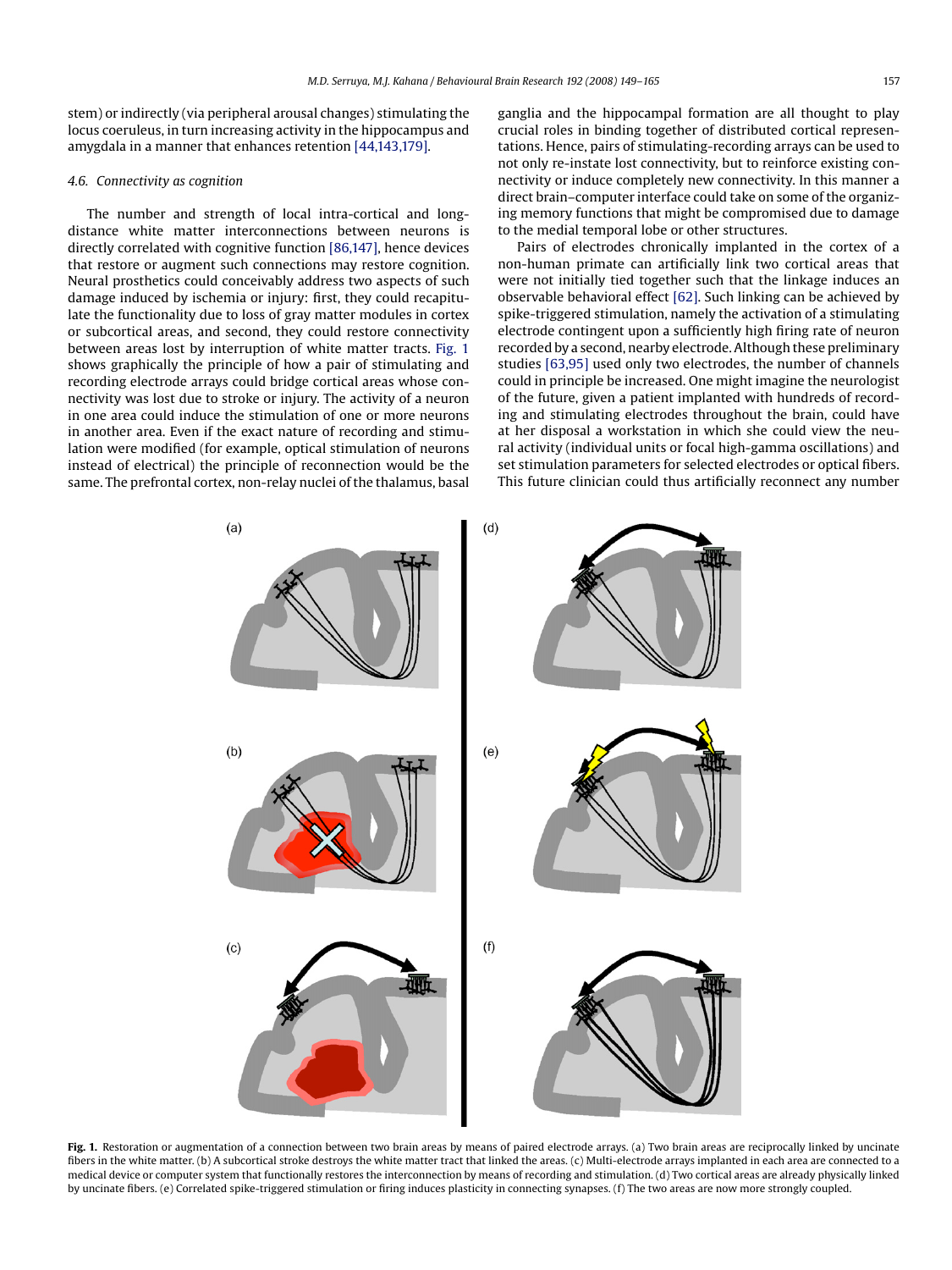<span id="page-9-0"></span>

Fig. 2. Connection rules. (a) Spike-triggered stimulation. (b) Spike-triggered stimulation gained by a weighting rule. (c) Artificial Hebbian or BCM learning rule, comparing the relative spike timing of two units to decide if and at what frequency to stimulate one of the units. (d) Multiple neurons coupled to each other via artificial synapses in a neural network. (e) Connections routed through a neural circuit model or ectopic neural tissue.

of neurons to each other in a customized manner fit to promote neurorehabilitation. One could envision several connection rules beyond spike-triggered stimulation, such as weighting the assignment or by interpolating a time sensitive Hebbian plasticity rule ([Fig. 2b\)](#page-9-0). This plasticity could be scaled up with multiple input and output neurons coupled to artificial, modifiable synapses [\(Fig. 2c\)](#page-9-0).

Given the sheer magnitude of connectivity disruption found in conditions such as Alzheimer's disease or cerebral palsy, it might not be anatomically feasible to implant a sufficient number of electrode or optical array pairs even if it were technologically possible. Hence purely biological approaches, in which engineered bioartificial nerves, crafted into a kind of ectopic white matter, might be necessary to link diverse cortical and subcortical areas [\[69,112\].](#page-14-36) Microsurgical techniques are already practiced to promote nerve regeneration along sheaths in the periphery [\[151\], t](#page-16-20)he outstanding question would be whether these could be adapted to create white matter bundles placed atop the cortical mantle or running within the ventricular system to link multiple brain regions.

## *4.7. Expanding the neural substrate*

Whether the purpose of paired arrays is to re-instate lost connectivity or induce new connectivity, the procedure generally follows the principle of recording in one area being used as a trigger to stimulate another area. The paradigm entails a fascinating opportunity: instead of reconnecting a cortical area to another cortical area within the patient's brain directly, what about routing the signals through an artificial model of cortex? If this were possible then in addition to reconstituting pathways, one could provide patients with additional neural substrate. Just as areas of the brain may be damaged and become unusable due to stroke, injury or degenerative conditions, so too there might be the possibility to add new virtual or ectopic cortex to compensate for lost tissue. Recordings of units throughout the brain could be fed into a software model, or into actual ectopic neural tissue, and then activity from this model or neural tissue would be used to drive stimulation back into the patient's brain ([Fig. 2e\)](#page-9-0).

Initially, such additional cortex may exist as computational models in software programs in an external computer interlinked to the patient through wireless connections. Eventually however, software could be rendered as neuromorphic very-large-scaleintegrated (VLSI) microchips. Bidirectional recording-stimulating devices in the brain could be coupled – through wireless telemetry, high-bandwidth fiber optics [\[138\],](#page-15-28) or bioengineered vitronerves [\[69,112\]](#page-14-36) – to chips or ectopic neural tissues implanted in the chest or peritoneum to restore lost function.

The fundamental hypothesis of such a project is that if the brain were given access to new cortical and subcortical "real estate" in time it would take over this real estate and use it in a behaviorally useful and measurable manner. This hypothesis is based on phenomena well documented in the basic neuroscience literature. Animals in which retinal projections are redirected neonatally to auditory thalamus develop visually responsive cells in auditory thalamus and cortex, even developing retinotopic maps in auditory cortex [\[164\].](#page-16-18) In addition to animal models, early work in direct brain–computer interfaces in paralyzed humans suggests that human neocortex can take over representation of novel outputs such as computer cursors, in effect adding 'cursor cortex' to the traditional motor homunculus [\[72\].](#page-14-37)

If the perceptual modality of a given neocortical region is guided to a significant extent by extrinsic inputs, could artificial cortex be made to follow the same rules? Could real cortex be rewired by extrinsic inputs which derived from artificial neural circuitry? The columnar organization of neocortex, the ubiquitous features of the synaptic connectivity of circuits within these columns, and basic thalamocortical architecture, are features that have been widely studied *in vitro* and modeled using computer simulation [\[29,58,91,101\]. O](#page-14-35)ne can imagine a child with a degenerative condition implanted with multiple microelectrode arrays throughout the cortical mantle. These arrays could be reciprocally coupled to an artificial counterpart cortex such that even as the child's real cortex degenerated, the artificial cortex, which over time had become tightly interlinked and entrained to the child's normal neural pro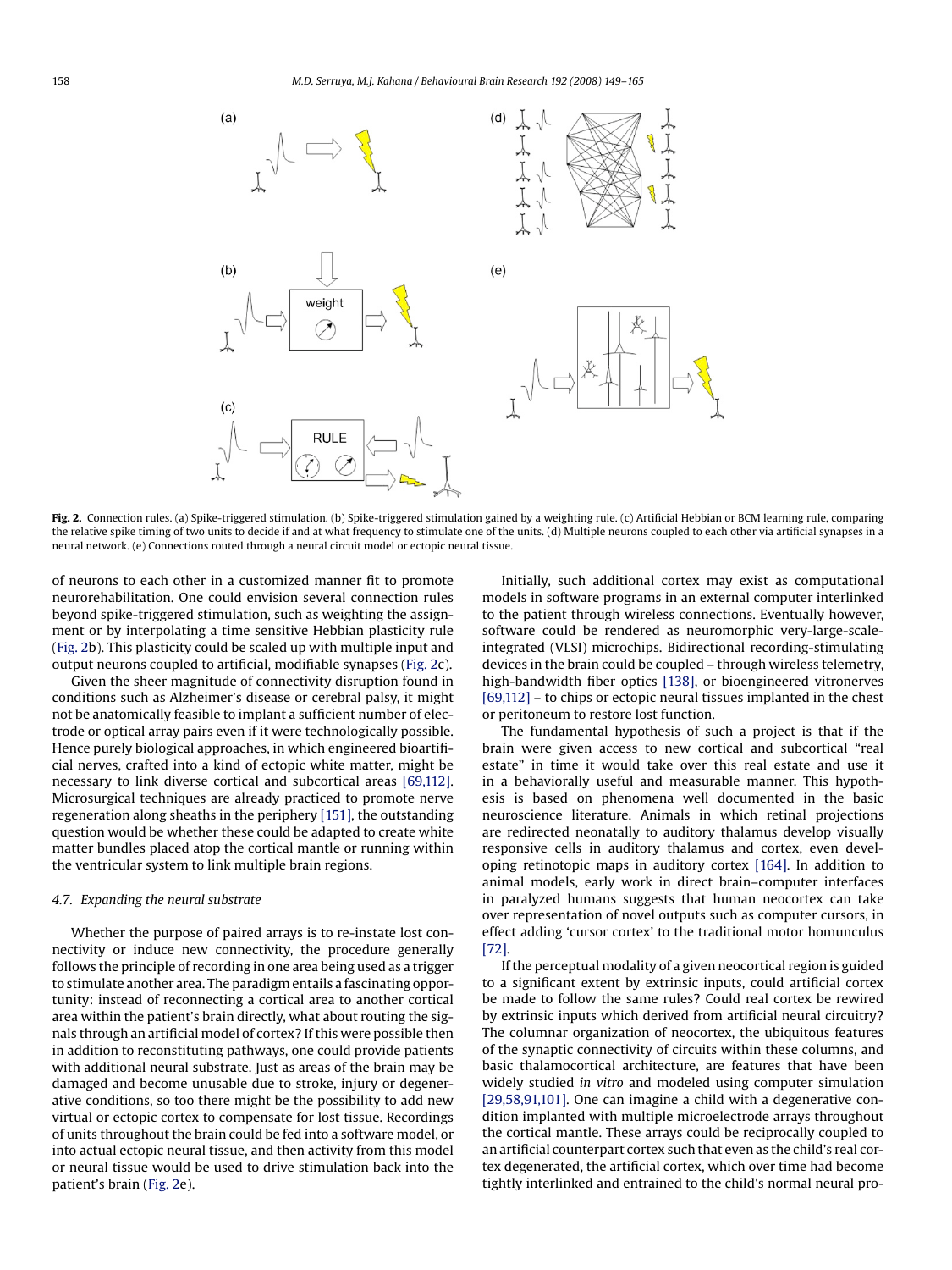<span id="page-10-0"></span>cessing, would provide additional processing as a compensatory mechanism [\[134\].](#page-15-29)

Subcortical structures such as the basal ganglia and hippocampus have been rendered in computational models or have been fabricated as VLSI microchips [\[4,12,117\]. A](#page-13-19)pproaches have also been developed to characterize closed-loop neural-computer systems such that the behavior of living neural tissue can be reduced to sets of equations; the equations in turn can be rendered in VLSI hardware [\[121\]. G](#page-15-30)iven a patient implanted with pairs of electrode arrays, one could track the interactions between neurons in the system and build a dynamical model such that if a target area in between the areas were removed, a VLSI module would take its place. Multiple areas could be duplicated such that a person with neurological abnormalities could have several auxiliary artificial neural modules, each in turn coupled to each other to form what one might consider a second brain.

By directly coupling the surviving brain tissue to computer models of lost or damaged nuclei, certain behaviorsmight be restored. In a patient with working memory and executive planning difficulties due to frontal cortex damage from traumatic brain injury or tumor resection, arrays in parietal cortex, the amygdala and remaining basal ganglia could be coupled to a firmware implementation of a prefrontal cortex-basal ganglia working memory model [\[54\].](#page-14-17) If the model can learn on its own to control itself in a strategic, taskappropriate manner, it might be possible to re-instate some of these behaviors to the impaired patient. Likewise hardware implementations of minimal spiking networks that self-organize into a number of groups that exceeds the number of neurons in the system might serve as an ideal extracerebral buffer for patients with memory impairment [\[12,40,61,74,81\].](#page-13-20)

In patients with disease processes that have a somewhat predictable time course, such as degenerative conditions like ALS or MS, arrays could be implanted before cortex was compromised giving clinicians the opportunity to map out a patient's connectivity before it is lost. Anatomical MRI, including diffusion-tensor imaging of white fiber tracts, could be co-registered to maps based on known human white fiber anatomical connections. This could be coupled to functional connectivitymaps derived by coherence analyses of cortico-corticopotentials recorded by subdural grids and by fMRI time series data run through wavelet algorithms [\[1,94,109\].](#page-13-21)

Given the remarkable degree of plasticity intrinsic to mammalian brains, it may be possible to create entirely new somatosensory modalities and motor output effectors to restore and augment cognition. Comparative neuroanatomy reveals how different species develop multiple somatotopic maps in cortex, while studies show not only how premature auditory cortex in a rat can take on visual functions [\[164\], b](#page-16-18)ut how additional barrel fields can be added to the somatosensory cortex of animals bred to have supernumerary whiskers [\[24,167\]. T](#page-13-22)hese empirical studies reveal principles by which artificial extensions might be constructed and interfaced to a patient's brain. In addition to restoring lost function, such extensions might provide humans with sensory organs that already exist in other animals (e.g., electroreception of the *Ornithorhynchidae*) in order to grant patients novel compensatory techniques.

Audition, somatic sensation and vision all involve transduction organs (organ of Corti, skin receptors, retina), relay nuclei in the thalamus (MGN, VM, LGN), and primary cortices (A1, S1, V1). Could one map abstract data on to its own relay nucleus and primary cortex to create artificial thalamocortical modules that facilitate database creation or internet searches in patients with memory or executive impairment? Just as vibrissae movements are tightly coupled to gestalt sensory processing in rodents, novel somatomotor systems could enable a patient to perceive, navigate through and 'whisk' abstract data. Whether implemented in software or actual neural



**Fig. 3.** A hypothetical computer thalamocortical 'organ' to represent and process web browser, relational database or other computer-based data. The artificial relay and primary cortices send their outputs to the real pulvinar nucleus and association cortex of the patient.

tissue, novel organs could be connected to frontal or parietal integrative areas of a patient's brain. Multimodal neurons in the parietal cortex and the thalamic pulvinar nuclei are known to coordinate cortical ensembles across multiple areas [\[140\]. H](#page-15-31)ence the layer V output of an artificial primary cortex could be used to stimulate electrodes chronically implanted in layer IV of patient's association cortex, and layer VI of the artificial primary cortex to stimulate cells in the patient's pulvinar nucleus of the thalamus ([Fig. 3\).](#page-10-0) Bidirectional interfaces could facilitate the integration of an artificial thalamocortical module into global brain processing states such as wakefulness, REM and slow-wave sleep (i.e., the artificial module would 'dream' along with the patient's brain).

#### *4.8. Ectopic neural modules*

In addition to artificial neural circuits rendered in silicon, it may also be possible to grow living ectopic cortex, basal ganglia nuclei, hippocampus and other structures. Neural models rendered in VLSI or nanotechnologies are limited because these media often suffer considerable cross-talk and cannot meet the wiring requirements intrinsic to real neural tissue [\[21\].](#page-13-23) Ectopic neural modules could exist as extracorporeal, *in vitro* systems bidirectionally linked, by means of telemetry or percutaneous connectors, to arrays implanted in a patient's brain. Alternately these modules could be encapsulated versions of the *in vitro* systems or bioengineered into self-contained organ-like structures such that they could be implanted within a patient's body and connected to arrays in the brain by means of electrical leads, optical fibers, or vitronerves [\[112,138\].](#page-15-32)

Neuron-chip interfaces could be built to perform processing as an *in vitro* computational module. *In vitro* neuron-silicon circuit hybrid devices have been studied extensively [\[176,121\].](#page-16-22) Complex networks of neurons can be cultured *in vitro* and kept alive and physiologically active for years at a time. Multiple distinct spatiotemporal oscillatory patterns emerge spontaneously in these chronic neural cultures [\[160,161,166\]. P](#page-16-21)opulations of neurons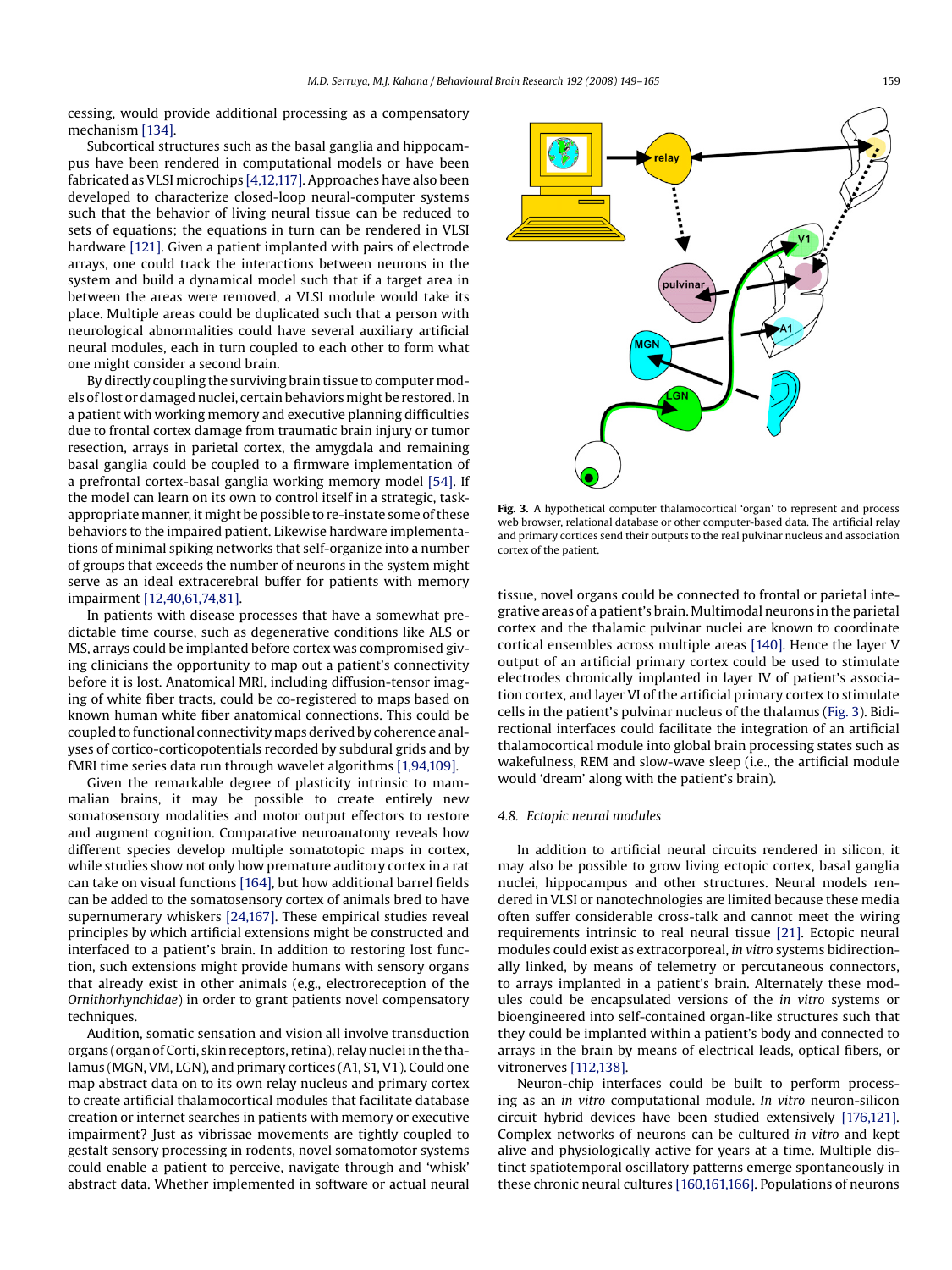attached to a multi-electrode array can be connected to tissueengineered axons that are free to integrate with a host nerve stump upon transplantation [\[69,112\]. H](#page-14-36)uman stem cells can be coaxed to grow into neurons growing on a multi-electrode array. Such living neural networks are capable of reproducing distinct activity patterns in response to digital patterns presented by means of stimulation through a subset of the electrodes [\[113\]. G](#page-15-33)iven that well organized spatiotemporally coherent responses to specific sensorimotor activities are a marker of normal cognition [\[87\],](#page-14-4) *in vitro* systems could function as a novel substrate for sensorimotor and hence cognitive processing in patients with neurological impairment.

Using neural cultures or organotypic slices grown *in vitro* atop multi-electrode arrays pose numerous challenges, not the least of which is the internal wiring that emerges spontaneously in tissue culture. Compared to circuits within the brain, cultures (dissociated, roller tube, or organotypic) develop numerous abnormal connections, including autapses, and consequently give rise to abnormal bursting behavior [\[21\]. O](#page-13-23)ne way to dampen or extinguish such abnormal bursting is to adjust the coupling strengths between a culture and hardware. This technique of purposely inducing the "amplitude death" regime of coupled oscillators has been implemented in tissue–computer systems [\[108\]. O](#page-15-34)ne might also prevent interictal-spike-like phenomenon by washing cultures with neurotransmitters that would have come from subcortical efferents to block potassium conductances; however, a more elegant and better studied approach is to use co-cultures. Such co-cultures incorporate tissue or slice-circuits from multiple cortical regions or subcortical nuclei. Septo-hippocampal co-cultures spontaneously display oscillatory synaptic activity at theta frequencies; the muscarinic receptors in the hippocampal portion of such co-cultures are activated by acetylcholine released by septal afferents [\[35\].](#page-14-38) Beyond functional connections made within an explant, one can create connections between explants in so called 'mega' co-cultures. These mega-cultures, comprising organotypic slices from multiple brain areas, have been found to give rise to slow-wave sleep-like oscillatory activity akin to that observed in the actual brain [\[6\].](#page-13-24)

Advances in bioengineering imply that these *in vitro* systems could be encapsulated as an implanted medical device, or be made completely of biological components. Cells can be isolated from tissue biopsies from patients and used to engineer functional organs or novel chip-tissue hybrids. Autologous bladders tissueengineered from patients' own cells were recently implanted back into those patients to restore bladder function [\[5\].](#page-13-25) Human bioartificial muscles (HBAMs) are tissue-engineered constructs that are made by suspending human muscle cells in a collagen gel, casting them in a silicone mold containing end attachment sites, and allowing the cells to differentiate for 8–16 days [\[116\]. D](#page-15-35)erived from cells of a patient, the autologous construct can then be implanted into the patient without provoking an immune response.

Such tissue-engineering approaches have been extended beyond bladder and skeletal muscle to include neural tissue. By using gravity-enforced self-assembly of embryonic fibroblast and dorsal root ganglion mouse cells in hanging drops, scientists have been able to create three-dimensional cell cultures which form ganglia-like microtissues that include sensory neurons and myelinating Schwann cells [\[71\]. N](#page-14-39)eural stem cells acquired from biopsy of the olfactory epithelium or the ependymal lining may be cultured and grown on a patterned culture media to recreate functional neural circuits. Recent work has shown it is possible to biopsy the human olfactory epithelium and culture neural progenitors *in vitro* [\[50\]. N](#page-14-40)eural progenitors derived from human olfactory epithelium may also be coaxed to form neurospheres which in turn can lead to autologous transplantation where minimal donor material can be isolated and expanded *ex vivo* [\[92\]. T](#page-15-36)he potential to create self-

assembled scaffold-free multicellular neural tissue, combined with the fact that pluripotent neural progenitor cells can be isolated from human olfactory epithelium, implies that thalamocortical, hippocampal and other ectopic neural modules could be created from a child or adult's own cells and implanted and interface with his or her brain to restore or augment function that was compromised due to disease or injury. These ectopic neural modules could incorporate vascular elements to ensure that this new organ or tissue could be vascularized once implanted into the abdomen or other parts of the body. If the patient's brain could take over this new cortical real estate, then these new extracranial neural tissue structures could potentially improve movement, communication, affect regulation, memory and cognition [\(Fig. 4\).](#page-12-0) Ectopic, engineered neural tissue implanted in the abdominal fat pad or elsewhere in the body could escape degenerative conditions that are related to being in proximity of the neurotoxic milieu within the brain; certain theories on the pathophysiology of Alzheimer's disease imply a gradient-based effect such that a second, ectopic hippocampus implanted in the abdomen and interfaced to the brain via fiber optic high-bandwidth links, would be spared such neurotoxicity and not undergo the severe plaque buildup and degenerative sequelae of Alzheimer's [\[57\].](#page-14-4)

For patients who must undergo unilateral hippocampectomy in order to remove a seizure focus or tumor, one could attempt to reconstitute function in the following manner: recordings from the ipsilateral entorhinal cortex would be used to specifically stimulate granule cells in the dentate gyrus of an organotypic hippocampal slice grown on a multi-electrode or multi-optic array. Recordings in turn from CA1 pyramidal neurons or subiculum in the slice would be used to drive stimulation back into the intact entorhinal cortex of the patient [\[21\]. I](#page-13-23)f the contralateral hippocampus were spared, then recordings from the CA3 neurons in the culture could be used to stimulate electrodes placed in the CA3 region of the contralateral hippocampus (to create an artificial associational commissural pathway). Given that a single slice culture would be unlikely to be able to serve as an equivalent for an entire *in situ* hippocampus, banks of parallel slice cultures or three-dimensional cultures could be used. Indeed, hippocampus-like organoids could be bioengineered using collagen matrices and appropriate primordial cells to give rise to non-neural components such as glia and microvasculature. Likewise, rather than completely removing an epileptogenic temporal lobe from a patient, it could be completely severed *in situ* (hence preventing seizure spread via gray or white matter, but retaining vascular supply), but be buffered on either side with multiple arrays that could re-instate connectivity and yet monitor, and hence prevent, the spread of ictal activity.

Just as human muscle cells have been expanded *in vitro* and then transfected to overexpress therapeutically beneficial proteins, so too a patient's neural progenitor cells could be similarly isolated, expanded *ex vivo*, transgenically modified, integrated into a circuit, and implanted [\[17\]. B](#page-13-17)y being autologous, such neural modules are less likely to induce an immune inflammatory reaction. By conducting the transfection *ex vivo*, the systemic transfection risks associated with the use of viruses could be altogether circumvented.

#### *4.9. Internal neural assistant*

The culmination of the assistive software and implantable techniques described thus far would be a streamlined, continuously available internal assistant that could function as a central gateway to frequently used software such as calendars and email, and to a self-monitoring system that helped a person avoid simplified and stereotyped behaviors as part of ongoing rehabilitation. To better mimic silent thought, instead of typing or speaking queries aloud,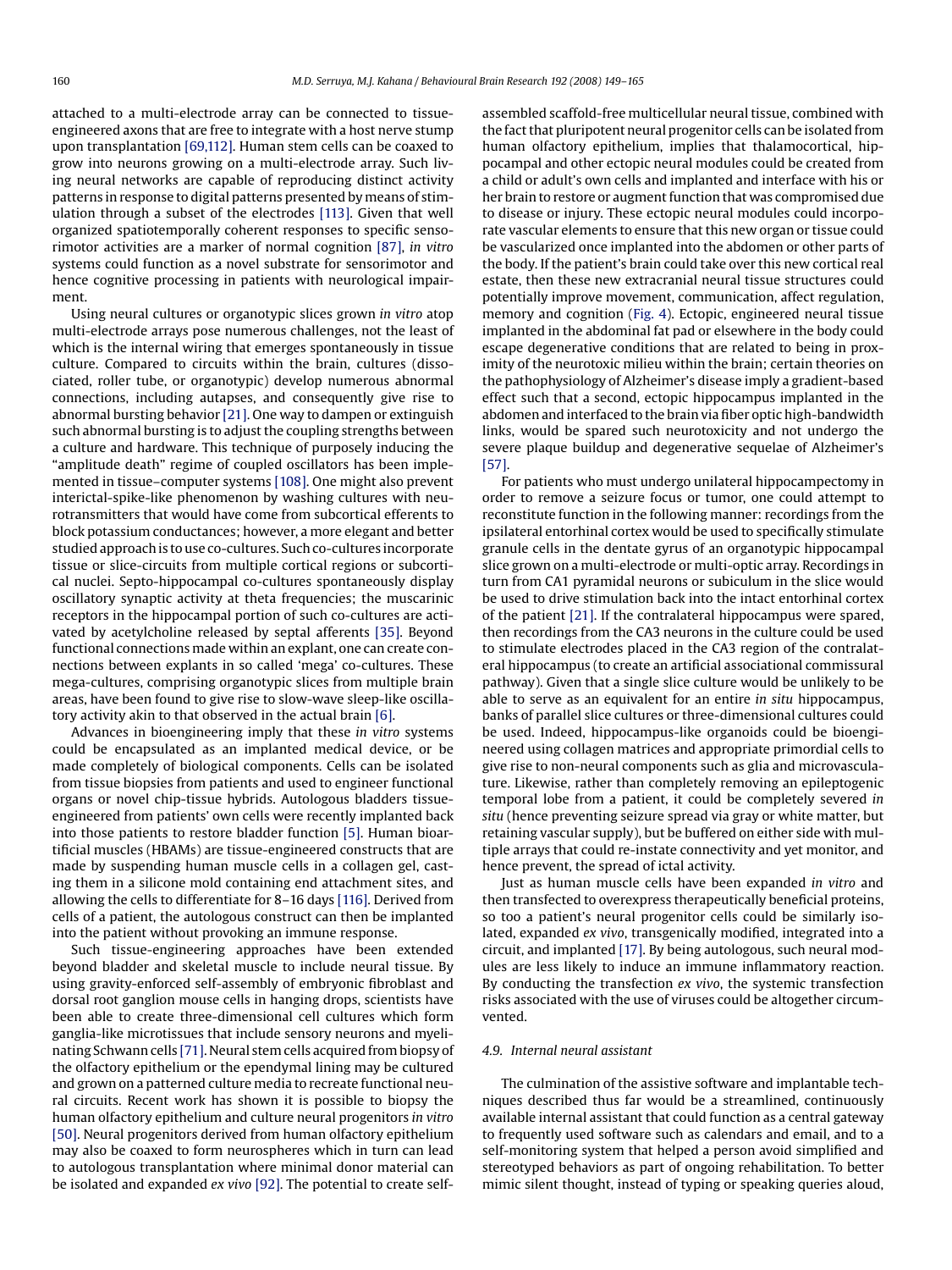<span id="page-12-0"></span>

<span id="page-12-1"></span>Fig. 4. Autologous ectopic neural tissue to restore cognitive function lost to brain injury, congenital anomalies, or degenerative conditions. (1) The olfactory epithelium is biopsied. (2) Neural progenitor cells are isolated and cell lines are created by addition of growth factors. In addition, cells may be genetically modify to express novel proteins, such as photo-sensitive channelrhodopsin. (3) Cell types are cultured upon a bidirectional silicon chip. Neurons may be placed directly on the gate oxide of transistors or on conductive disk electrodes. The cell assembly may be structured in three dimensions and seeded with vascular progenitors to ensure vascularization. (4) The ectopic neural tissue assembly is implanted chronically into the patient. The ectopic tissue is bidirectionally linked to one or more sensor-stimulator devices implanted in the brain by means of ultra-high-bandwidth fiber optic conduits.

a user could use imagined gestures or vocalizations via a neuromotor prosthetic interface [\[136\]. R](#page-15-0)eplies could be delivered through an external speaker, or via stimulation of cortex to increase synaptic strength to distributed neural ensembles representing memories associated with those sensory precepts. Animal data suggests that cues delivered via direct microstimulation might be more salient than external auditory stimuli [\[107\];](#page-15-19) inasmuch as the ability to avoid distractors is a key element of working memory, such 'pure' stimuli might be better encoded and recalled in patients with cognitive impairment.

By modulating anterior cingulate cortex activity associated with the conscious perception of effort, an internal neural assistant could relax the patient when the artificial system was sustaining a memory [\[102\]. A](#page-15-37)ssured that a given item was properly stored, a patient might be spared conscious effort to better use their remaining cognitive resources to deal with other tasks at hand. Given the presence of an individual's oscillatory pattern signifying that an item has been successfully encoded, a device might modulate circuits related to motivation to signal the person that they need not keep devoting effort and time to encoding that item and could move on to others.

Just as primary motor and sensory cortices contain topographical maps of the body, ectopic neural modules could be created to contain maps of the cortical mantle itself ([Fig. 5\).](#page-12-1) A meta-map might facilitate neurofeedback by providing a patient with a novel manner to perceive the power spectral and coherence properties of their own brain activity. Such metacortex might provide another layer of redundant connectivity between areas that could compensate for loss of medial temporal lobe hubs or white fiber degeneration.

## **5. Unique features of neurocognitive prosthetics**

The selection, implantation and rehabilitation strategy to be used with neurocognitive prosthetics will need to be customized to each patient to a degree not encountered in other medical devices. This stems partially from the complexity of the neural substrate of cognition, and partially from the heterogeneous effects of particular lesions or injuries on human cognition. While most medical devices are generally tested and approved in a "one size fits all" paradigm, amore flexible strategymay be required to restore higher cognitive functions. Although most humans share nearly identical gross neuroanatomical structures, the fine structure of the brain is profoundly affected by experience and development.

The two most well known medical devices that interface with the nervous system, cochlear implants and deep brain stimulators, rely on focusing the delivery of energy to the same anatomically defined brain regions in patients with a given condition. Higher cognitive functions however are not so easily mapped in a one-to-one basis between behavior and anatomical locus. While specific structures are essential for certain cognitive functions (e.g., prefrontal cortex for executive planning, the hippocampus for memory), over-



**Fig. 5.** The electrical activity captured by electrodes implanted above and within the brain are mapped on to artificial cortex. The layers V and VI outputs of the metacortex stream back to both association area (as shown) as well as to primary A1, V1, S1.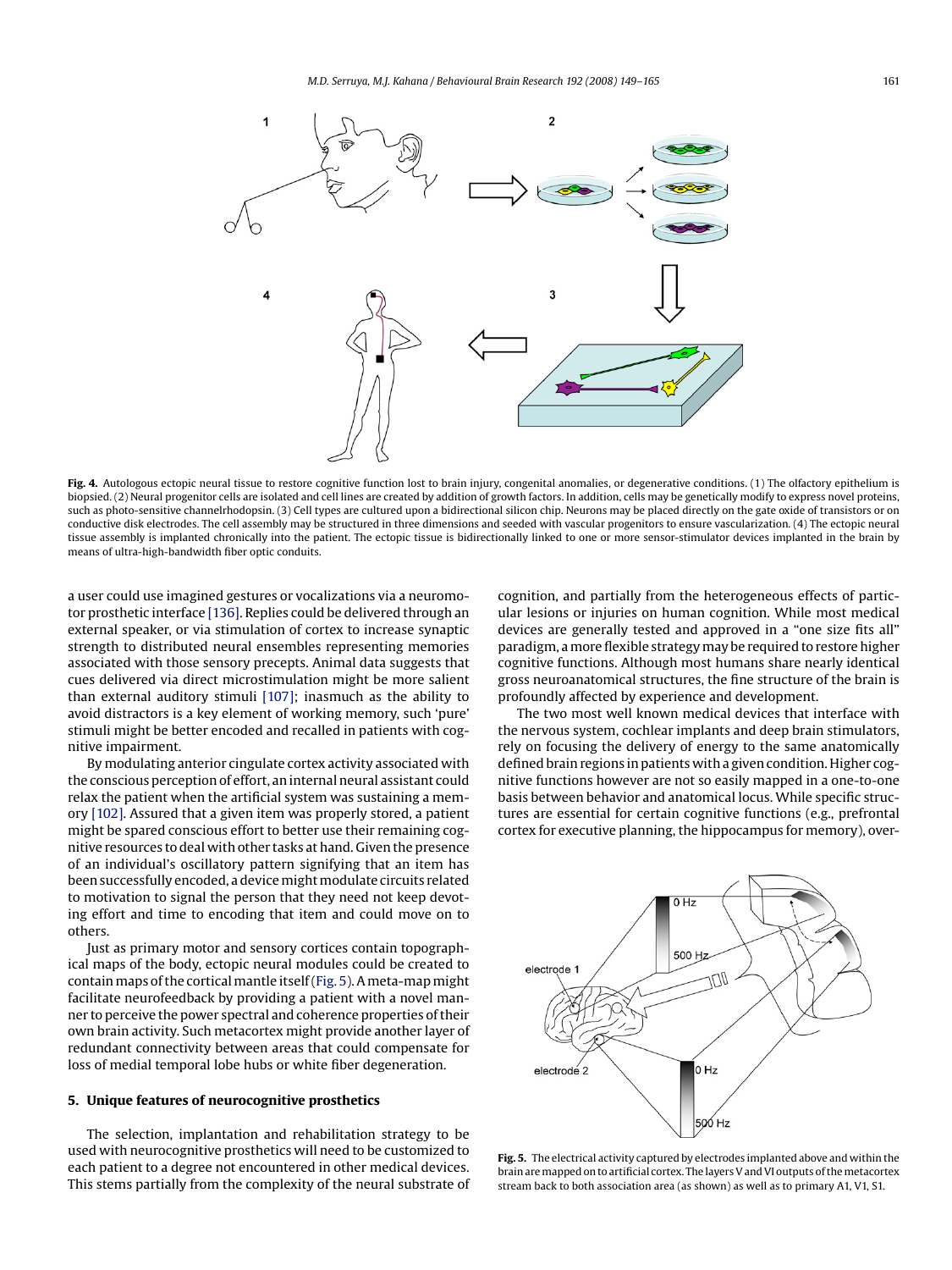<span id="page-13-25"></span><span id="page-13-24"></span><span id="page-13-21"></span><span id="page-13-19"></span><span id="page-13-16"></span><span id="page-13-12"></span><span id="page-13-8"></span><span id="page-13-6"></span>all cognition relies on the coordinated activity of widely distributed neural networks.

<span id="page-13-11"></span><span id="page-13-10"></span>The development of the techniques and devices discussed in this review will continue to occur under the rubric of traditional clinical investigational trials. Withal, rather than having techniques or devices that are designed to narrowly treat one defined behavior, it appears more likely that the clinicians of the future will instead have a toolbox of technique and device components. Though the manner in which FDA monitors safety of neurocognitive prosthetics will be the same as for other devices, the determination of efficacy constitutes an extraordinary challenge. A new medical discipline may need to evolve in which neurologists, neurosurgeons, and neuropsychologists develop specialized expertise in evaluating what behavioral, non-invasive and implantable device based strategies should be used.

<span id="page-13-20"></span><span id="page-13-13"></span><span id="page-13-9"></span><span id="page-13-4"></span><span id="page-13-1"></span>Though the various techniques in this review were discussed separately, many techniques may bring fruit only when combined. It may be that the cognitive enhancement abilities of neurofeedback and rTMS are synergistic. Likewise virtual reality could be integrated with tDCS to help children with stroke re-acclimate to a classroom or study new material. The choice of techniques, parameters and the details of their combinations could be tailored to a person's particular neuroanatomy, pathology, age, educational level, social context and rehabilitation goals.

<span id="page-13-23"></span><span id="page-13-17"></span><span id="page-13-15"></span><span id="page-13-3"></span><span id="page-13-2"></span><span id="page-13-0"></span>Though the primary goal of neurocognitive prosthetics is to restore cognition and make quantifiable improvements in daily life, this clinical mission goes hand in hand with a basic science mission of understanding the basis of cognition itself. As with any newly developing therapy, the line between basic science and clinical application will be blurred: there will be a continuous exchange of ideas and discovery between basic scientists and clinicians. The possibility of tracking the unit activity of hundreds of individual neurons simultaneously, and to likewise have the ability to inject signals back in to specific brain regions, would provide an unprecedented scientific opportunity. Patients participating in clinical trials designed to assess the safety and clinical utility of such devices might also elect to participate in additional, concurrent trials conducted in collaboration with basic science colleagues.

### <span id="page-13-22"></span><span id="page-13-18"></span><span id="page-13-14"></span><span id="page-13-7"></span><span id="page-13-5"></span>**6. Conclusion**

Ongoing developments in non-invasive techniques and behavioral training promise to provide future clinicians with a greater selection of options to help restore cognition in adults and children with neurological disease and injury. Recent rapid developments in devices that can be chronically implanted in to the brain, coupled with burgeoning knowledge of the neurophysiology of higher cognitive function, imply that the time has come to develop and test a new generation of implantable neurocognitive brain–computer interfaces. For tens of thousands of children and adults disabled with a range of diseases and injuries to their brain, treatment options to ameliorate or cure their conditions are limited or nonexistent. The development of neurocognitive prosthetics might represent a new way forward to address this urgent need and give these individuals the possibility of life with greater enrichment and independence.

#### **Acknowledgments**

Mijail Serruya was supported by the Brown University Department of Internal Medicine and the University of Pennsylvania Department of Neurology. Mijail Serruya would like to thank Dominick Tammaro, Fred Schiffman, Barry Connors, Eberhard Fetz, David Holtzman, Vernon Caviness, Gyorgy Buzsaki, William Heindel, Elena Festa, Kareem Zaghloul, Ammar Shaikhouni, Adam Dingle, Geoffrey Aguirre and Mindy Aisen.

## **References**

- [1] Achard S, Salvador R, Whitcher B, Suckling J, Bullmore E. A resilient, low-frequency, small-world human brain functional network with highly connected association cortical hubs. J Neurosci 2006;26(January 4 (1)):63– 72.
- [2] Angelakis E, Lubar JF, Stathopoulou S. Electroencephalographic peak alpha frequency correlates of cognitive traits. Neurosci Lett 2004;371(November 16  $(1)$ :60–3.
- [3] Angelakis E, Stathopoulou S, Frymiare JL, Green DL, Lubar JF, Kounios J. EEG neurofeedback: a brief overview and an example of peak alpha frequency training for cognitive enhancement in the elderly. Clin Neuropsychol 2007;21(January (1)):110–29.
- [4] Arthur JV, Boahen K. Learning in silicon: timing is everything. Advances in neural information processing systems, 18. 2006. p. 75–82.
- [5] Atala A, Bauer SB, Soker S, Yoo JJ, Retik AB. Tissue-engineered autologous bladders for patients needing cystoplasty. Lancet 2006;367(April 15 (9518)):1241–6.
- [6] Baker RE, Corner MA, van Pelt J. Spontaneous neuronal discharge patterns in developing organotypic mega-co-cultures of neonatal rat cerebral cortex. Brain Res 2006;1101(July 26 (1)):29–35.
- [7] Ball K, Berch DB, Helmers KF, Jobe JB, Leveck MD, Marsiske M, et al. Effects of cognitive training interventions with older adults—a randomized controlled trial. JAMA 2002;288:2271–81.
- [8] Barbeau E, Wendling F, Regis J, Duncan R, Poncet M, Chauvel P, et al. Recollection of vivid memories after perirhinal region stimulations: synchronization in the theta range of spatially distributed brain areas. Neuropsychologia 2005;43(9):1329–37.
- [9] Beauregard M, Levesque J. Functional magnetic resonance imaging investigation of the effects of neurofeedback training on the neural bases of selective attention and response inhibition in children with attentiondeficit/hyperactivity disorder. Appl Psychophysiol Biofeedback 2006;31 (March (1)):3–20.
- [10] Beatty J, Greenberg A, Deibler WP, O'Hanlon JF. Operant control of occipital theta rhythm affects performance in a radar monitoring task. Science 1974;183(March 1 (127)):871–3.
- [11] Bender BG, Levin JR. Pictures, imagery, and retarded children's prose learning. J Educ Psychol 1978;70(August (4)):583–8.
- [12] Berger TW, Ahuja A, Courellis SH, Deadwyler SA, Erinjippurath G, Gerhardt GA, et al. Restoring lost cognitive function. IEEE Eng Med Biol Mag 2005;24(September–October (5)):30–44.
- [13] Bergman MM. The essential steps cognitive orthotic. NeuroRehabilitation 2003;18(1):31–46.
- [14] Blankertz B, Muller KR, Curio G, Vaughan TM, Schalk G, Wolpaw JR, et al. The BCI Competition 2003: progress and perspectives in detection and discrimination of EEG single trials. IEEE Trans Biomed Eng 2004;51(June (6)):1044–51.
- [15] Boggio PS, Ferrucci R, Rigonatti SP, Covre P, Nitsche M, Pascual-Leone A, et al. Effects of transcranial direct current stimulation on working memory in patients with Parkinson's disease. J Neurol Sci 2006;249(November 1 (1)):31–8.
- [16] Bourgeois MS. Evaluating memory wallets in conversations with persons with dementia. J Speech Hear Res 1992;35(December (6)):1344–57.
- [17] Boyden ES, Zhang F, Bamberg E, Nagel G, Deisseroth K. Millisecond timescale, genetically targeted optical control of neural activity. Nat Neurosci 2005;8(September (9)):1263–8.
- [18] Briones TL, Klintsova AY, Greenough WT. Stability of synaptic plasticity in the adult rat visual cortex induced by complex environment exposure. Brain Res 2004;1018(August 20 (1)):130–5.
- [19] Brooks BM, Rose FD. The use of virtual reality in memory rehabilitation: current findings and future directions. NeuroRehabilitation 2003;18(2):147– 57.
- [20] Brown TG, Sherrington CS. On the Instability of a Cortical Point. Proc R Soc Lond Ser B 1912;85(July 25 (579)):250–77 (Containing Papers of a Biological Character).
- Buzsaki, personal communication, 2007.
- [22] Caria A, Veit R, Sitaram R, Lotze M, Weiskopf N, Grodd W, et al. Regulation of anterior insular cortex activity using real-time fMRI. Neuroimage 2007;35(April 15 (3)):1238–46.
- [23] Carney N, Chesnut RM, Maynard H, Mann NC, Patterson P, Helfand M. Effect of cognitive rehabilitation on outcomes for persons with traumatic brain injury: a systematic review. J Head Trauma Rehabil 1999;14:277–307.
- [24] Catania KC, Henry EC. Touching on somatosensory specializations in mammals. Curr Opin Neurobiol 2006;16(August (4)):467–73.
- [25] Cicerone KD, Mott T, Azulay J, Friel JC. Community integration and satisfaction with functioning after intensive cognitive rehabilitation for traumatic brain injury. Arch Phys Med Rehabil 2004;85(June (6)):943–50.
- [26] Clark KB, Naritoku DK, Smith DC, Browning RA, Jensen RA. Enhanced recognition memory following vagus nerve stimulation in human participants. Nat Neurosci 1999;2(January (1)):94–8.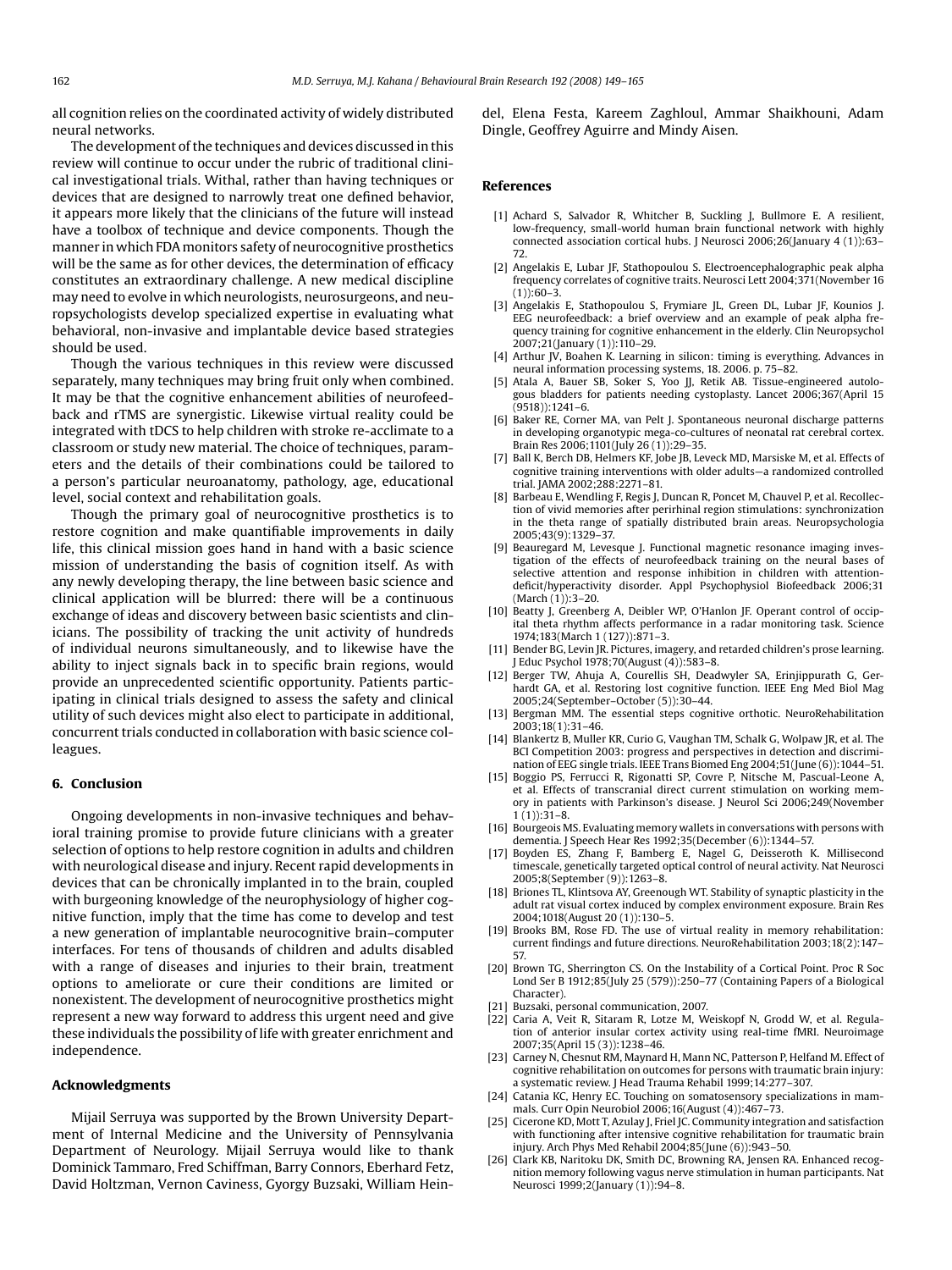- <span id="page-14-38"></span><span id="page-14-36"></span><span id="page-14-35"></span><span id="page-14-34"></span><span id="page-14-33"></span><span id="page-14-31"></span><span id="page-14-29"></span><span id="page-14-25"></span><span id="page-14-24"></span><span id="page-14-22"></span><span id="page-14-21"></span><span id="page-14-20"></span><span id="page-14-15"></span><span id="page-14-12"></span><span id="page-14-8"></span><span id="page-14-0"></span>[27] Deary IJ, Whalley LJ, Batty GD, Starr JM. Physical fitness and lifetime cognitive change. Neurology 2006;67(October 10 (7)):1195–200.
- <span id="page-14-9"></span>[28] deCharms RC, Maeda F, Glover GH, Ludlow D, Pauly JM, Soneji D, et al. Control over brain activation and pain learned by using real-time functional MRI. Proc Natl Acad Sci USA 2005;102(December 20 (51)):18626–31.
- <span id="page-14-39"></span>[29] Douglas RJ, Martin KA. Neuronal circuits of the neocortex. Annu Rev Neurosci 2004;27:419–51.
- <span id="page-14-37"></span><span id="page-14-26"></span>[30] Dunn J, Clare L. Learning face–name associations in early-stage dementia: comparing the effects of errorless learning and effortful processing. Neuropsychol Rehabil 2007;(July 7):1.
- <span id="page-14-11"></span>[31] Eichenbaum H, Yonelinas AR, Ranganath C. The medial temporal lobe and recognition memory. Annu Rev Neurosci 2007;(April 6).
- <span id="page-14-2"></span>[32] Eippert F, Veit R, Weiskopf N, Erb M, Birbaumer N, Anders S, Regulation of emotional responses elicited by threat-related stimuli. Hum Brain Mapp 2007;28(May (5)):409–23.
- [33] Fetz EE. Volitional control of neural activity: implications for brain–computer interfaces. J Physiol 2007;579(March 15 (Pt 3)):571–9.
- <span id="page-14-28"></span><span id="page-14-6"></span>[34] Fidopiastis CM, Stapleton CB, Whiteside JD, Hughes CE, Fiore SM, Martin GA, et al. Human Experience Modeler: context-driven cognitive retraining to facilitate transfer of learning. Cyberpsychol Behav 2006;9(April (2)):183–7.
- <span id="page-14-30"></span><span id="page-14-14"></span>[35] Fischer Y, Gahwiler BH, Thompson SM. Activation of intrinsic hippocampal theta oscillations by acetylcholine in rat septo-hippocampal cocultures. J Physiol 1999;519(September 1 (Pt 2)):405–13.
- <span id="page-14-1"></span>[36] Flannery MA, Butterbaugh GJ, Rice DA, Rice JC. Reminding technology for prospective memory disability: a case study. Pediatr Rehabil 1997;1 (October–December (4)):239–44.
- <span id="page-14-13"></span>[37] Fregni F, Boggio PS, Nitsche M, Bermpohl F, Antal A, Feredoes E, et al. Anodal transcranial direct current stimulation of prefrontal cortex enhances working memory. Exp Brain Res 2005;166(September (1)):23–30.
- <span id="page-14-7"></span>[38] Fries P, Fernández G, Jensen O. When neurons form memories. Trends Neurosci 2003;26(March (3)):123–4.
- <span id="page-14-23"></span>[39] Fumal A, Coppola G, Bohotin V, Gerardy PY, Seidel L, Donneau AF, et al. Induction of long-lasting changes of visual cortex excitability by five daily sessions of repetitive transcranial magnetic stimulation (rTMS) in healthy volunteers and migraine patients. Cephalalgia 2006;26(February (2)):143–9.
- <span id="page-14-40"></span><span id="page-14-16"></span>[40] Fusi S, Mattia M. Collective behavior of networks with linear (VLSI) integrateand-fire neurons. Neural Comput 1999;11(April 1 (3)):633–52.
- <span id="page-14-3"></span>[41] Fyhn M, Hafting T, Treves A, Moser MB, Moser EI. Hippocampal remapping and grid realignment in entorhinal cortex. Nature 2007;446(March 8 (7132)):190–4.
- <span id="page-14-32"></span><span id="page-14-27"></span><span id="page-14-18"></span>[42] Gemmell J, Bell G, Lueder R, Drucker S, Wong C. MyLifeBits: Fulfilling the Memex Vision, ACM Multimedia '02. France: Juan-les-Pins, December 1–6, 2002, p. 235–8.
- <span id="page-14-17"></span>[43] Gemmell J, Williams L, Wood K, Lueder R, Bell G. Passive capture and ensuing issues for a personal lifetime store. In: Proceedings of the 1st ACM workshop on continuous archival and retrieval of personal experiences. 2004.
- <span id="page-14-19"></span><span id="page-14-10"></span>[44] Ghacibeh GA, Shenker JI, Shenal B, Uthman BM, Heilman KM. Effect of vagus nerve stimulation on creativity and cognitive flexibility. Epilepsy Behav 2006;8(June (4)):720–5.
- <span id="page-14-5"></span>[45] Glisky EL, Schacter DL. Extending the limits of complex learning in organic amnesia: computer training in a vocational domain. Neuropsychologia 1989;27:107–20.
- <span id="page-14-4"></span>[46] Gorman P, Dayle R, Hood CA, Rumrell L. Effectiveness of the ISAAC cognitive prosthetic system for improving rehabilitation outcomes with neurofunctional impairment. NeuroRehabilitation 2003;18(1):57–67.
- [47] Grandmaison E, Simard M. A critical review of memory stimulation programs in Alzheimer's disease. J Neuropsychiatry Clin Neurosci 2003;15(Spring (2)):130–44.
- [48] Green CS, Bavelier D. Action-video-game experience alters the spatial resolution of vision. Psychol Sci 2007;18(January (1)):88–94.
- [49] Griffin AL, Asaka Y, Darling RD, Berry SD. Theta-contingent trial presentation accelerates learning rate and enhances hippocampal plasticity during trace eyeblink conditioning. Behav Neurosci 2004;118(April (2)):403–11.
- [50] Hahn CG, Han LY, Rawson NE, Mirza N, Borgmann-Winter K, Lenox RH, et al. In vivo and in vitro neurogenesis in human olfactory epithelium. J Comp Neurol 2005;483(March 7 (2)):154–63.
- [51] Haigh KZ, Kiff LM, Ho G. The Independent LifeStyle Assistant: lessons learned. Assist Technol 2006;18(Spring (1)):87–106.
- [52] Halgren E. Mental phenomena induced by stimulation in the limbic system. Hum Neurobiol 1982;1(4):251–60.
- [53] Hamani C, McAndrews MP, Cohn M, Oh M, Zumsteg D, Shapiro CM, et al. Memory enhancement induced by hypothalamic/fornix deep brain stimulation. Ann Neurol 2008;63(January (1)):119–23.
- [54] Hazy TE, Frank MJ, O'Reilly RC. Banishing the homunculus: making working memory work. Neuroscience 2006;139(April 28 (1)):105–18.
- [55] Hinterberger T, Veit R, Wilhelm B, Weiskopf N, Vatine JJ, Birbaumer N. Neuronal mechanisms underlying control of a brain–computer interface. Eur J Neurosci 2005;21(June (11)):3169–81.
- [56] Hochberg LR, Serruya MD, Friehs GM, Mukand JA, Saleh M, Caplan AH, et al. Neuronal ensemble control of prosthetic devices by a human with tetraplegia. Nature 2006;442(July 13 (7099)):164–71.
- [57] Holtzman, Serruya, personal communication, 2005.
- [58] Hoppensteadt FC, Izhikevich EM. Thalamo-cortical interactions modeled by weakly connected oscillators: could the brain use FM radio principles? Biosystems 1998;48(September–December (1–3)):85–94.
- [59] Huber D, Petreanu L, Ghitani N, Ranade S, Hromadka T, Mainen Z, et al. Sparse ´ optical microstimulation in barrel cortex drives learned behaviour in freely moving mice. Nature 2008;451(January 3 (7174)):61–4.
- [60] Iyer MB, Mattu U, Grafman J, Lomarev M, Sato S, Wassermann EM. Safety and cognitive effect of frontal DC brain polarization in healthy individuals. Neurology 2005;64(March 8 (5)):872–5.
- [61] Izhikevich EM. Polychronization: computation with spikes. Neural Comput 2006;18(February (2)):245–82.
- [62] Jackson A, Mavoori J, Fetz EE. Long-term motor cortex plasticity induced by an electronic neural implant. Nature 2006;444(November 2 (7115)):56– 60.
- [63] Jackson A, Moritz CT, Mavoori J, Lucas TH, Fetz EE. The Neurochip BCI: towards a neural prosthesis for upper limb function. IEEE Trans Neural Syst Rehabil Eng 2006;14(June (2)):187–90.
- [64] Jackson HJ. On right- or left-sided spasm at the onset of epileptic paroxysms, and on crude sensation warnings and elaborate mental states. Brain 1880;3:192–206.
- [65] Ji D, Wilson MA. Coordinated memory replay in the visual cortex and hippocampus during sleep. Nat Neurosci 2007;10(January (1)):100–7; Gloor P. Experiential phenomena of temporal lobe epilepsy: facts and hypotheses. Brain 1990;113:1673–94.
- [66] Jiang F, Racine R, Turnbull J. Electrical stimulation of the septal region of aged rats improves performance in an open-field maze. Physiol Behav 1997;62(December (6)):1279–82.
- [67] Kahana MJ, Seelig D, Madsen JR. Theta returns. Curr Opin Neurobiol 2001;11(December (6)):739–44.
- [68] Kahana MJ. The cognitive correlates of human brain oscillations. J Neurosci 2006;26(February 8 (6)):1669–72.
- [69] Kameswaran N, Pfister BJ, Cohen AS, Smith DH. A new approach for a cybernetic interface with the nervous system. 148.22/L11. Atlanta: Society for Neuroscience; 2006.
- [70] Karpicke JD, Roediger III HL. The critical importance of retrieval for learning. Science 2008;319(February 15 (5865)):966–8.
- [71] Kelm JM, Ittner LM, Born W, Djonov V, Fussenegger M. Self-assembly of sensory neurons into ganglia-like microtissues. J Biotechnol 2006;121(January 2  $(1)$ :86-101.
- [72] Kennedy PR, Bakay RA, Moore MM, Adams K, Goldwaithe I. Direct control of a computer from the human central nervous system. IEEE Trans Rehabil Eng 2000;8(June (2)):198–202.
- [73] Kessels RP, de Haan EH. Implicit learning in memory rehabilitation: a meta-analysis on errorless learning and vanishing cues methods. J Clin Exp Neuropsychol 2003;25(September (6)):805–14.
- [74] Kier RJ, Ames JC, Beer RD, Harrison RR. Design and implementation of multipattern generators in analog VLSI. IEEE Trans Neural Netw 2006;17(July (4)):1025–38.
- [75] Kramer AF, Bherer L, Colcombe SJ, Dong W, Greenough WT. Environmental influences on cognitive and brain plasticity during aging. J Gerontol A Biol Sci Med Sci 2004;59(September (9)):M940–57.
- [76] Kubu CS, Azmi H, Greenberg B, Malone D, Machado A, Friehs G, Rasmussen S, Malloy P, Rezai A. DBS in the Internal Capsule/Ventral Striatum Improves Memory in Patients with Severe Psychiatric Disorders. Am Acad Neurol Surg, Annual Meeting, Abstract, April 16, 2007. Article ID: 40788.
- [77] Lachaux JP, Jerbi K, Bertrand O, Minotti L, Hoffmann D, Schoendorff B, et al. Blueprint for real-time functional mapping via human intracranial recordings. PLoS ONE 2007;2(October 31 (10)):e1094.
- [78] Lee JH, Ku J, Cho W, Hahn WY, Kim IY, Lee SM, et al. A virtual reality system for the assessment and rehabilitation of the activities of daily living. Cyberpsychol Behav 2003;6(August (4)):383–8.
- [79] Levesque J, Beauregard M, Mensour B. Effect of neurofeedback training on the neural substrates of selective attention in children with attentiondeficit/hyperactivity disorder: a functional magnetic resonance imaging study. Neurosci Lett 2006;394(February 20 (3)):216–21.
- [80] Lin KL, Pascual-Leone A. Transcranial magnetic stimulation and its applications in children. Chang Gung Med J 2002;25(July (7)):424–36.
- [81] Liu SC, Douglas R. Temporal coding in a silicon network of integrate-and-fire neurons. IEEE Trans Neural Netw 2004;15(September (5)):1305–14.
- [82] Louie K, Wilson MA. Temporally structured replay of awake hippocampal ensemble activity during rapid eye movement sleep. Neuron 2001;29(January (1)):145–56.
- [83] Luber B, Kinnunen LH, Rakitin BC, Ellsasser R, Stern Y, Lisanby SH. Facilitation of performance in a working memory task with rTMS stimulation of the precuneus: frequency- and time-dependent effects. Brain Res 2007;1128(January 12 (1)):120–9.
- [84] Machii K, Cohen D, Ramos-Estebanez C, Pascual-Leone A. Safety of rTMS to non-motor cortical areas in healthy participants and patients. Clin Neurophysiol 2006;117(February (2)):455–71.
- [85] Maguire EA, Valentine ER, Wilding JM, Kapur N. Routes to remembering: the brains behind superior memory. Nat Neurosci 2003;6(January (1)):90–5.
- [86] Mahncke HW, Bronstone A, Merzenich MM. Brain plasticity and functional losses in the aged: scientific bases for a novel intervention. Prog Brain Res 2006;157:81–109 [Review].
- [87] Mahncke HW, Connor BB, Appelman J, Ahsanuddin ON, Hardy JL, Wood RA, et al. Memory enhancement in healthy older adults using a brain plasticitybased training program: a randomized, controlled study. Proc Natl Acad Sci USA 2006;103(August 15 (33)):12523–8.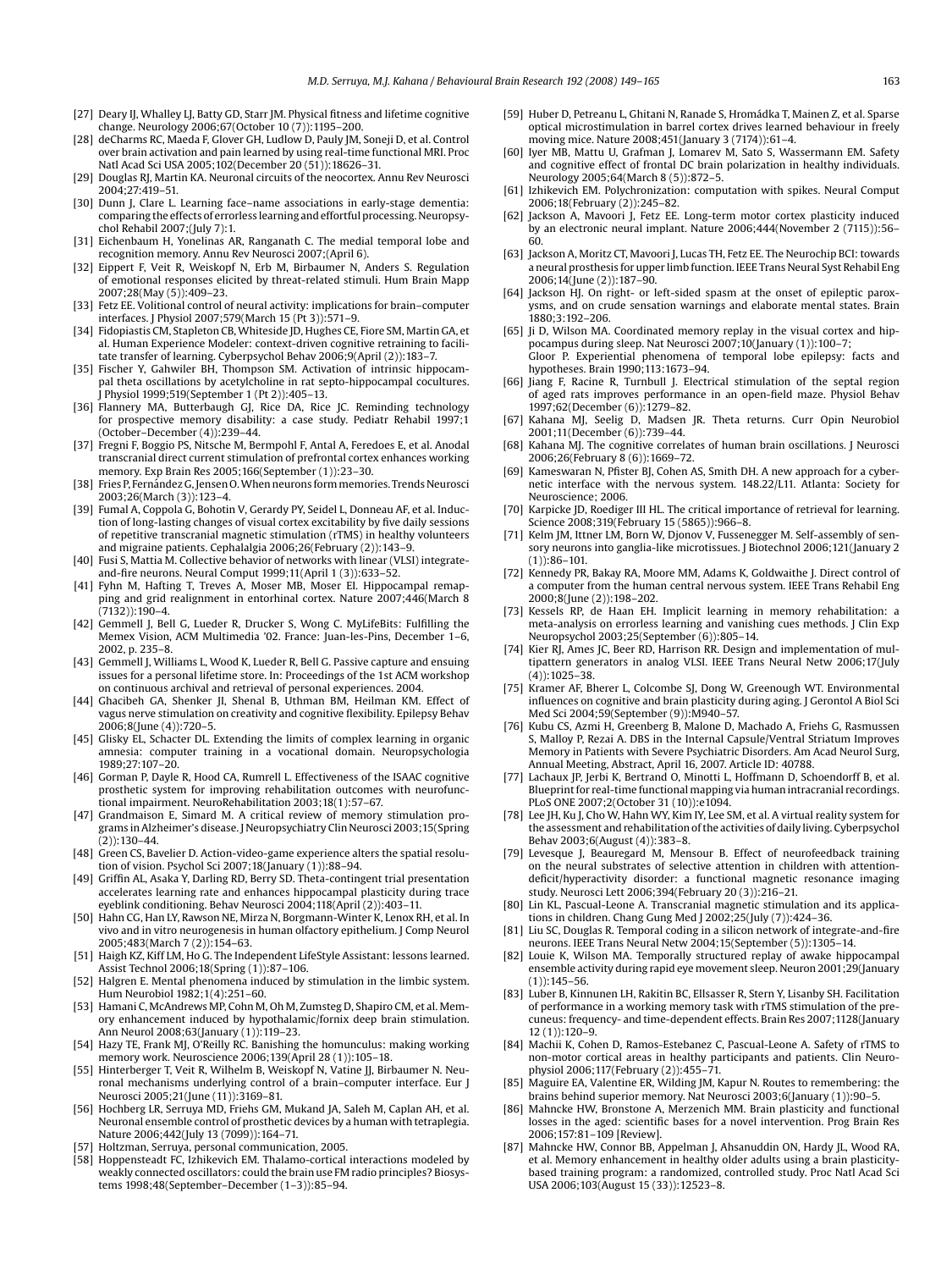- <span id="page-15-36"></span><span id="page-15-30"></span><span id="page-15-26"></span><span id="page-15-25"></span><span id="page-15-18"></span><span id="page-15-15"></span><span id="page-15-9"></span><span id="page-15-8"></span><span id="page-15-4"></span><span id="page-15-2"></span>[88] Man DW, Tam SF, Hui-Chan CW. Learning to live independently with expert systems in memory rehabilitation. NeuroRehabilitation 2003;18(1): 21–9.
- <span id="page-15-1"></span>[89] Manns ID, Alonso A, Jones BE. Discharge profiles of juxtacellularly labeled and immunohistochemically identified GABAergic basal forebrain neurons recorded in association with the electroencephalogram in anesthetized rats. J Neurosci 2000;20(December 15 (24)):9252–63.
- <span id="page-15-13"></span><span id="page-15-3"></span>[90] Manns JR, Clark RE, Squire LR. Awareness predicts the magnitude of single-cue trace eyeblink conditioning. Hippocampus 2000;10(2):181–6.
- <span id="page-15-10"></span>[91] Markram H. The blue brain project. Nat Rev Neurosci 2006;7(February (2)):153–60.
- <span id="page-15-37"></span>[92] Marshall CT, Lu C, Winstead W, Zhang X, Xiao M, Harding G, et al. The therapeutic potential of human olfactory-derived stem cells. Histol Histopathol 2006;21(June (6)):633–43.
- <span id="page-15-5"></span>[93] Marshall L, Helgadottir H, Molle M, Born J. Boosting slow oscillations during sleep potentiates memory. Nature 2006;444(November 30 (7119)):610-3.
- <span id="page-15-11"></span>[94] Matsumoto R, Nair DR, LaPresto E, Najm I, Bingaman W, Shibasaki H, et al. Functional connectivity in the human language system: a cortico-cortical evoked potential study. Brain 2004;127(October (Pt 10)):2316–30.
- <span id="page-15-29"></span><span id="page-15-21"></span>[95] Mavoori J, Jackson A, Diorio C, Fetz E. An autonomous implantable computer for neural recording and stimulation in unrestrained primates. J Neurosci Methods 2005;148(October 15 (1)):71–7.
- <span id="page-15-23"></span>[96] McComas J, Pivik J, Laflamme M. Current uses of virtual reality for children with disabilities. Stud Health Technol Inform 1998;58:161–9.
- <span id="page-15-0"></span>[97] Merrill CA, Jonsson MA, Minthon L, Ejnell H, C-son Silander H, Blennow K, et al. Vagus nerve stimulation in patients with Alzheimer's disease: Additional follow-up results of a pilot study through 1 year. J Clin Psychiatry 2006;67(August (8)):1171–8.
- <span id="page-15-22"></span><span id="page-15-19"></span>[98] Monderer RS, Harrison DM, Haut SR. Neurofeedback and epilepsy. Epilepsy Behav 2002;3(June (3)):214–8.
- <span id="page-15-34"></span><span id="page-15-28"></span>[99] Moriarity JL, Boatman D, Krauss GL, Storm PB, Lenz FA. Human "memories" can be evoked by stimulation of the lateral temporal cortex after ipsilateral medial temporal lobe resection. J Neurol Neurosurg Psychiatry 2001;71(October (4)):549–51.
- <span id="page-15-14"></span>[100] Morie JF, Iyer K, Luigi DP, Williams J, Dozois A, Rizzo AS. Development of a data management tool for investigating multivariate space and free will experiences in virtual reality. Appl Psychophysiol Biofeedback 2005;30(September (3)):319–31.
- <span id="page-15-31"></span><span id="page-15-24"></span><span id="page-15-16"></span>[101] Mountcastle VB. The columnar organization of the neocortex. Brain 1997; 120(April (Pt 4)):701–22.
- <span id="page-15-32"></span><span id="page-15-17"></span>[102] Mulert C, Menzinger E, Leicht G, Pogarell O, Hegerl U. Evidence for a close relationship between conscious effort and anterior cingulate cortex activity. Int J Psychophysiol 2005;56(April (1)):65–80.
- <span id="page-15-33"></span>[103] Naeser MA, Martin PI, Nicholas M, Baker EH, Seekins H, Helm-Estabrooks N, et al. Improved naming after TMS treatments in a chronic, global aphasia patient—case report. Neurocase 2005;11(June (3)):182–93.
- <span id="page-15-27"></span><span id="page-15-12"></span>[104] Naeser MA, Martin PI, Nicholas M, Baker EH, Seekins H, Kobayashi M, et al. Improved picture naming in chronic aphasia after TMS to part of right Broca's area: an open-protocol study. Brain Lang 2005;93(April (1)):95– 105.
- <span id="page-15-35"></span><span id="page-15-20"></span><span id="page-15-6"></span>[105] Neeves KB, Lo CT, Foley CP, Saltzman WM, Olbricht WL. Fabrication and characterization of microfluidic probes for convection enhanced drug delivery. J Control Release 2006;111(April 10 (3)):252–62.
- <span id="page-15-7"></span>[106] Nitsche MA, Fricke K, Henschke U, Schlitterlau A, Liebetanz D, Lang N, et al. Pharmacological modulation of cortical excitability shifts induced by transcranial direct current stimulation in humans. J Physiol 2003;553(November 15 (Pt 1)):293–301.
- [107] Otto KJ, Rousche PJ, Kipke DR. Cortical microstimulation in auditory cortex of rat elicits best-frequency dependent behaviors. J Neural Eng 2005;2(June (2)):42–51.
- [108] Ozden I, Venkataramani S, Long MA, Connors BW, Nurmikko AV. Strong coupling of nonlinear electronic and biological oscillators: reaching the "amplitude death" regime. Phys Rev Lett 2004;93(October 8 (15)):158102.
- [109] Pascual-Marqui RD, Michel CM, Lehmann D. Low resolution electromagnetic tomography: a new method for localizing electrical activity in the brain. Int J Psychophysiol 1994;18(October (1)):49–65.
- [110] Penfield W, Perot P. The brain's record of auditory and visual experience: a final summary and discussion. Brain 1963;86:595–696.
- [111] Penfield W. The excitable cortex in conscious man. Liverpool: Liverpool University Press; 1958.
- [112] Pfister BJ, Huang JH, Kameswaran N, Zager EL, Smith DH. Neural engineering to produce in vitro nerve constructs and neurointerface. Neurosurgery 2007;60(January (1)):137–41.
- [113] Pizzi R, Cino G, Gelain F, Rossetti D, Vescovi A. Learning in human neural networks on microelectrode arrays. Biosystems 2007;88(March (1–2)):1–15.
- [114] Polich J. Updating P300: an integrative theory of P3a and P3b. Clin Neurophysiol 2007;118(October (10)):2128–48.
- [115] Polyn SM, Kahana MJ. Memory search and the neural representation of context. Trends Cogn Sci 2008;12(January (1)):24–30.
- [116] Powell CA, Smiley BL, Mills J, Vandenburgh HH. Mechanical stimulation improves tissue-engineered human skeletal muscle. Am J Physiol Cell Physiol 2002;283(November (5)):C1557–65.
- [117] Prescott TJ, Montes Gonzalez FM, Gurney K, Humphries MD, Redgrave P. A robot model of the basal ganglia: behavior and intrinsic processing. Neural Netw 2006;19(January (1)):31-61.
- [118] Quiroga RO, Reddy L, Kreiman G, Koch C, Fried I, Invariant visual representation by single neurons in the human brain. Nature 2005;435(June 23 (7045)):1102–7.
- [119] Quittre A, Olivier C, Salmon E. Compensating strategies for impaired episodic memory and time orientation in a patient with Alzheimer's disease. Acta Neurol Belg 2005;105(March (1)):30–8.
- [120] Randolph C, Tierney MC, Mohr E, Chase TN. The repeatable battery for the assessment of neuropsychological status (RBANS): preliminary clinical validity. J Clin Exp Neuropsychol (Neuropsychol, Dev) 1998;20(June (3)):310–9  $(10)$
- [121] Reger BD, Fleming KM, Sanguineti V, Alford S, Mussa-Ivaldi FA. Connecting brains to robots: an artificial body for studying the computational properties of neural tissues. Artif Life 2000;6(Fall (4)):307–24.
- [122] Retterer ST, Smith KL, Bjornsson CS, Neeves KB, Spence AJ, Turner JN, et al. Model neural prostheses with integrated microfluidics: a potential intervention strategy for controlling reactive cell and tissue responses. IEEE Trans Biomed Eng 2004;51(November (11)):2063–73.
- [123] Richard Clark C, Veltmeyer MD, Hamilton RJ, Simms E, Paul R, Hermens D, et al. Spontaneous alpha peak frequency predicts working memory performance across the age span. Int J Psychophysiol 2004;53(June  $(1)$ ):1-9.
- [124] Richards M, Hardy R, Wadsworth ME. Does active leisure protect cognition? Evidence from a national birth cohort. Soc Sci Med 2003;56(February (4)):785–92.
- [125] Romo R, Hernandez A, Zainos A, Salinas E. Somatosensory discrimination ´ based on cortical microstimulation. Nature 1998;392(March 26 (6674)): 387–90.
- [126] Schiff ND, Plum F, Rezai AR. Developing prosthetics to treat cognitive disabilities resulting from acquired brain injuries. Neurol Res 2002;24(March (2)):116–24.
- [127] Schiff ND, Giacino JT, Kalmar K, Victor JD, Baker K, Gerber M, et al. Behavioural improvements with thalamic stimulation after severe traumatic brain injury. Nature 2007;448(August 2 (7153)):600–3.
- [128] Schulze H. MEMOS: a mobile extensible memory aid system. Telemed J E Health 2004;10(Summer (2)):233–42.
- [129] Schvarcz JR. Long-term results of stimulation of the septal area for relief of neurogenic pain. Acta Neurochir Suppl (Wien) 1993;58:154–5.
- [130] Seager MA, Johnson LD, Chabot ES, Asaka Y, Berry SD. Oscillatory brain states and learning: Impact of hippocampal theta-contingent training. Proc Natl Acad Sci USA 2002;99(February 5 (3)):1616–20.
- [131] Sederberg PB, Schulze-Bonhage A, Madsen JR, Bromfield EB, McCarthy DC, Brandt A, et al. Hippocampal and neocortical gamma oscillations predict memory formation in humans. Cereb Cortex 2007;17(May (5)): 1190–6.
- [132] Sederberg PB, Schulze-Bonhage A, Madsen JR, Bromfield EB, Litt B, Brandt A et al. Gamma oscillations distinguish true from false memories. Psychol Sci 2007;18(November (11)):927–32.
- [133] Sellers EW, Donchin EA. P300-based brain–computer interface: initial tests by ALS patients. Clin Neurophysiol 2006;117(March (3)):538–48.
- [134] Serruya, Caviness, personal communication, 2005.
- [135] Serruya M, Hatsopoulos N, Fellows M, Paninski L, Donoghue J. Robustness of neuroprosthetic decoding algorithms. Biol Cybern 2003;88(March (3)):219–28.
- [136] Serruya MD, Donoghue JP. Design principles for intracortical neuromotor prosthetics. In: Horch KW, Dhillon GS, editors. Neuroprosthetics: theory and practice. Imperial College Press; 2004.
- [137] Serruya MD, Hatsopoulos NG, Paninski L, Fellows MR, Donoghue JP. Instant neural control of a movement signal. Nature 2002;416(March 14 (6877)): 141–2.
- [138] Serruya MD, Song Y, Patterson WR, Bull CW, Nurmikko AV, Fellows MR, Simeral JD, Donoghue JP. Development of a brain implantable microsystem with infrared optical telemetry for advanced neuromotor prosthesis. 148.15/L4. Atlanta: Society for Neuroscience; 2006.
- [139] Shaikhouni A, Mehta MR. Enhancement of sequence learning by oscillations. 68.17/BB25. 2006 Neuroscience Meeting Planner. Atlanta, GA: Society for Neuroscience; 2006 [Online].
- [140] Shipp S. The functional logic of cortico-pulvinar connections. Philos Trans R Soc Lond B Biol Sci 2003;358(October 29 (1438)):1605–24.
- [141] Shirvalkar P, Seth M, Schiff ND, Herrera DG. Cognitive enhancement with central thalamic electrical stimulation. Proc Natl Acad Sci USA 2006; 103(November 7 (45)):17007–12.
- [142] Sjögren MJ, Hellström PT, Jonsson MA, Runnerstam M, Silander HC, Ben-Menachem E. Cognition-enhancing effect of vagus nerve stimulation in patients with Alzheimer's disease: a pilot study. J Clin Psychiatry 2002; 63(November (11)):972–80.
- [143] Smith DC, Modglin AA, Roosevelt RW, Neese SL, Jensen RA, Browning RA, et al. Electrical stimulation of the vagus nerve enhances cognitive and motor recovery following moderate fluid percussion injury in the rat. J Neurotrauma 2005;22(December (12)):1485–502.
- [144] Snyder A, Bahramali H, Hawker T, Mitchell DJ. Savant-like numerosity skills revealed in normal people by magnetic pulses. Perception 2006; 35(6):837–45.
- [145] Sole-Padulles C, Bartres-Faz D, Junque C, Clemente IC, Molinuevo JL, Bargallo N, et al. Repetitive transcranial magnetic stimulation effects on brain function and cognition among elders with memory dysfunction. A randomized sham controlled study. Cereb Cortex 2006;16(October (10)):1487–93.